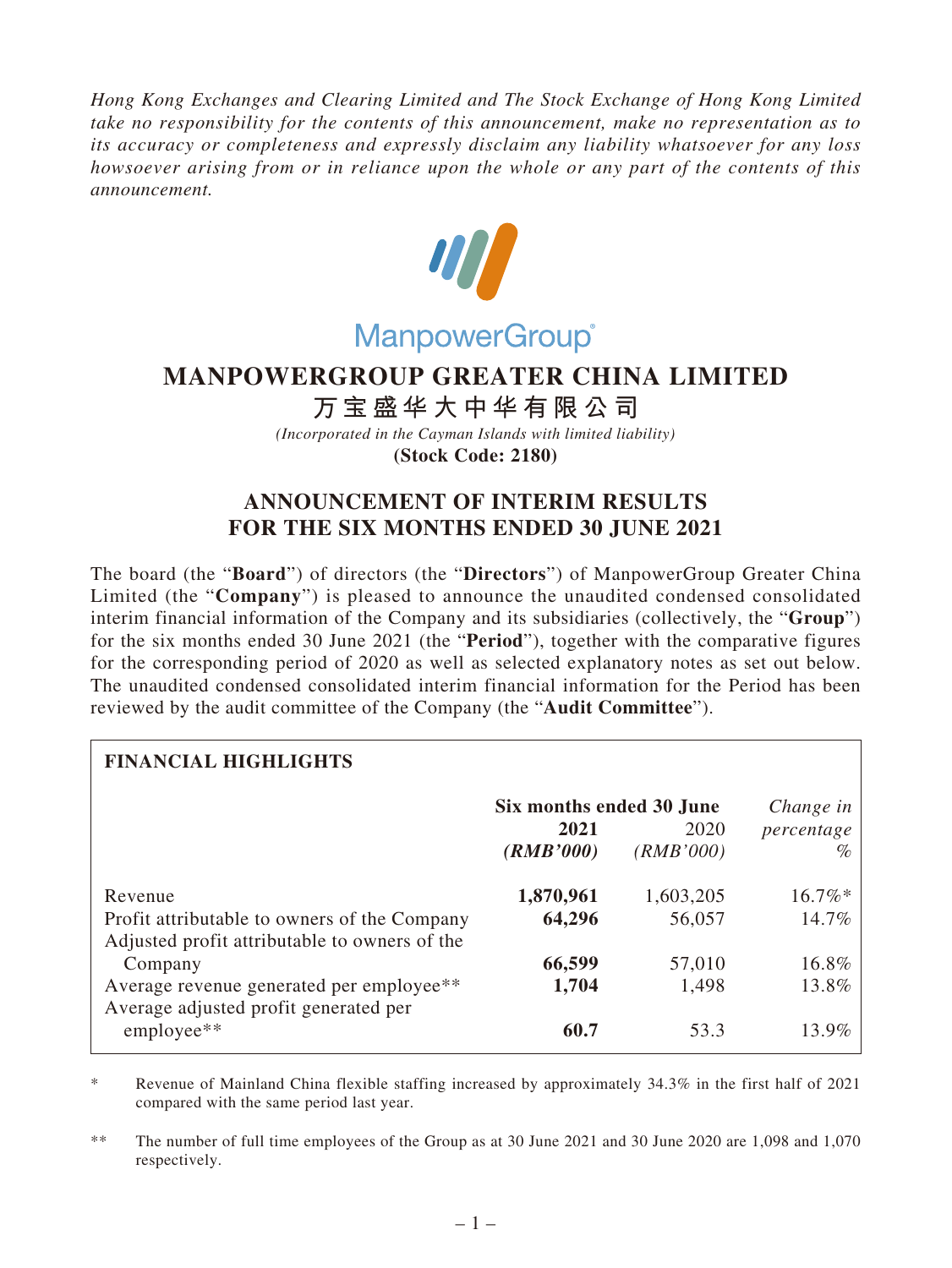## **MANAGEMENT DISCUSSION AND ANALYSIS**

## **BUSINESS REVIEW**

During the first half of 2021, the Group has seen improving economic environment and continued resilience of its diverse business segments coupled with a strong execution of its strategic initiatives. Despite the ongoing challenges from COVID-19, the Group has been able to keep up fast-growing momentum in its flexible staffing business in Mainland China and maintain a stable growth in Taiwan. The flexible staffing business in Hong Kong recorded negative growth in the first half of 2021 due to declining businesses from its multinational clients (MNCs) as a result of the continuous impact from COVID-19. However, we are encouraged to see the benefit of our diversified portfolio of services with strong recovery of the recruitment solutions segment across the Greater China area, which had rebounded significantly from negative growth during the same period last year.

According to the Industry Report on Human Resource Service Market issued by China Insights Consultancy in August 2021, the Company is the largest player in the workforce solutions market throughout Greater China by its revenue in 2020. With its strong market position, the Group continued to show a robust growth during the first half of 2021. Total revenue of the Group increased to RMB1,871.0 million, representing a growth of approximately 16.7% compared to the same period of 2020. Revenue generated from the flexible staffing business segment grew by approximately 15.4% on a year over year basis to RMB1,739.3 million, of which the flexible staffing revenue from Mainland China recorded an increase of approximately 34.3% compared with the same period last year. Revenue generated from the recruitment solutions segment increased significantly to RMB115.8 million, up 32.8% on a year over year basis from the same period last year. During the Period, net profit attributable to owners of the Company increased to RMB64.3 million, representing a growth of approximately 14.7% year over year. Adjusted net profit attributable to owners of the Company, after taking into account of the stock option expenses, increased by approximately 16.8% on a year over year basis to RMB66.6 million.

The Group continued to expand its service offerings in Mainland China during the first half of the year, particularly in the flexible staffing business. In line with the use of proceeds stated in the prospectus of the Company dated 27 June 2019 (the "**Prospectus**"), the Group has further expanded the scale of its flexible staffing business during the Period. The total number of associates placed during the Period increased by 19% from approximately 21,000 as of 30 June 2020 to approximately 25,000 as of 30 June 2021, among which the total number of associates placed in Mainland China grew significantly by approximately 40%.

During the Period, the Group streamlined its geographical operational structures in Mainland China, expanded into under-penetrated regions in southern, central, and western China, such as Wuhan and Chengdu, and bolstered its strong market position in tier-one cities such as Shanghai, Beijing, Guangzhou and Hong Kong. In addition, the Group strengthened its business development capabilities in the New Economy and Technology sector, with the number of clients from such sector increasing by around 320 compared with the end of 2020. During the Period, the Group remained committed to growing its existing accounts, with revenue contribution from its top 5 clients increasing by approximately 37.1% and accounting for approximately 37.6% of its total revenue for the Period. Furthermore, the Group managed to further tighten its turnover days of trade receivables to 50.2 days for the Period from 52.7 days of the same period last year, reflecting strong cash flow management capabilities and prudent risk control.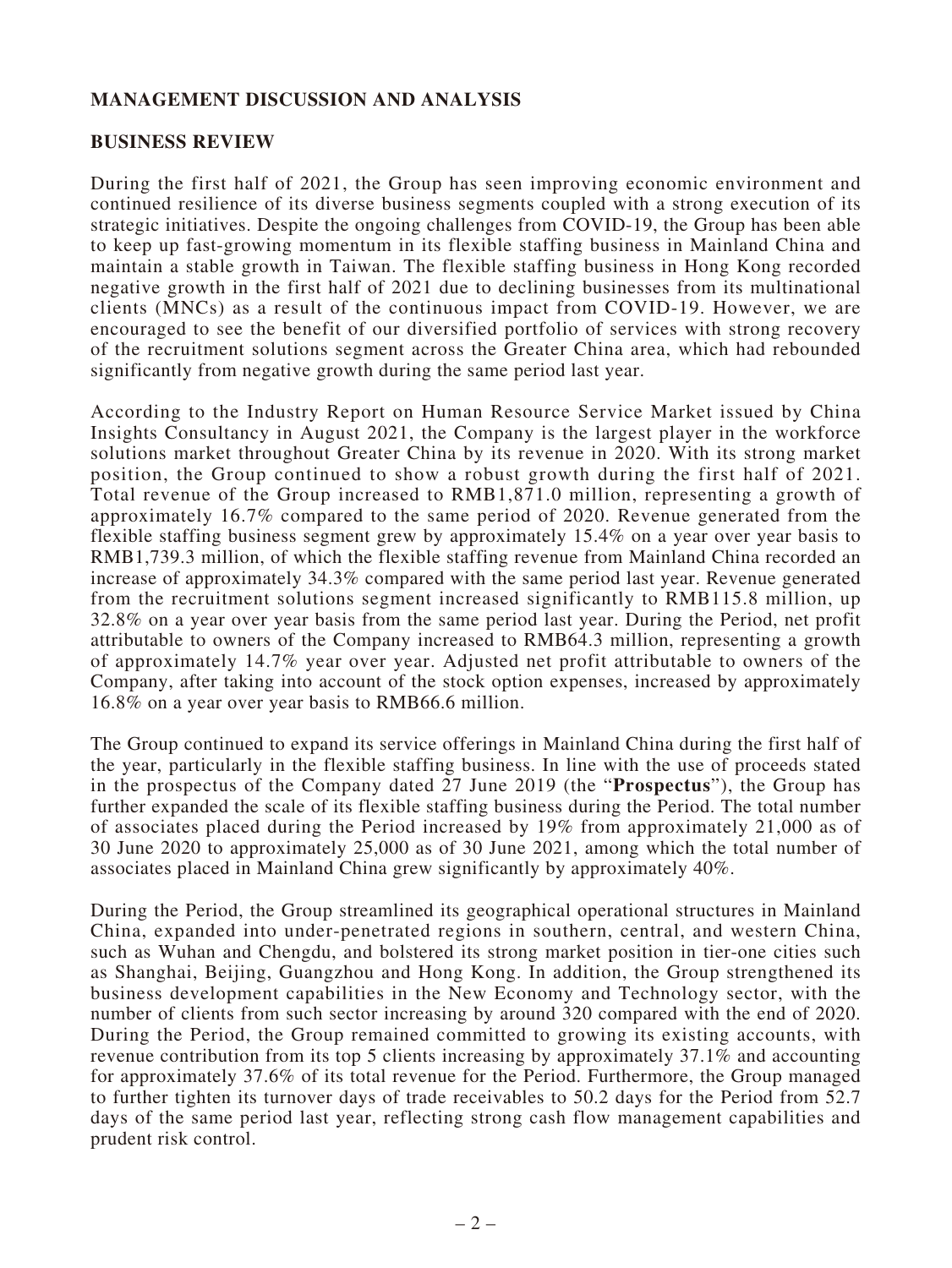To implement its strategic initiatives of digitalisation, the Group further strengthened its internal technological infrastructure including upgrading the internal systems for higher operational efficiency, optimising the working procedures of the middle office to achieve better cost effectiveness, and integrating the technological systems of Hong Kong, Taiwan and Macau with those of Mainland China to realise better collaboration between teams from different regions.

By 30 June 2021, the Group's candidate job portal  $(\pm \pm \pm 0)$  had recorded around 38,000 Monthly Active User (MAU) with approximately 7,200 positions posted; the crowdsoursing platform (天天U單) had posted around 3,800 positions during the Period; the Group's employee welfare platform (天天U福) had registered over 21,000 members. In addition, the Group's HR SaaS platform has been providing specialised human resources services across Mainland China, Hong Kong, Taiwan and Macau. As of 30 June 2021, the Group's talent pool has reached a total number of around 5.4 million.

The Group's efforts in providing customized and professional services to its clients in the Greater China Region have been recognized with a number of awards, including "Leading Human Resources Service Organization in 2020" (「2020年度人力資源服務機構」) by HRoot, "2021 Top100 Human Resources Service Organization" (「中國人力資源服務機構100強」) by TopHR, "2021 Recruitment & Staffing Solution Power Value Awards" (「2021中國招聘與任 用供應商價值大獎-白領崗位+服務業」) by HREC, and "2020 HR Tech China Best Service Providers" (「中國人力資源科技最佳服務機構」) by HR Tech China.

## **FUTURE OUTLOOK AND STRATEGIES**

## **Expect to See Continued Recovery for the Rest of the Year**

We are encouraged to see continued recovery for the rest of the year, though we are aware of ongoing uncertainties and potential regional lockdowns of COVID-19, the challenging economic environment, and geopolitical tension around the world.

In terms of business performance in different regions, the Group expects to continue to see strong growth momentum in its Mainland China flexible staffing business, driven by a higher penetration rate, the Group's leading market position, and its strong cash position. Further recovery of Taiwan will likely depend on the pace of easing restrictions of its own market and the pick-up of economic growth of western countries. For the recruitment solutions segment, the Group expects to see continuous recovery across the region for the rest of the year. In Hong Kong, the Group remains cautious on its flexible staffing segment due to declining demand from MNC clients. However, the turnaround of the outdoor marketing/promotion business is expected to contribute more profit to the region's performance in the medium term.

## **Flexible Staffing as Our Strategic Focus in 2021**

The Group's strategic focus in the second half of 2021 will remain on flexible staffing in Mainland China driven by organic growth, strategic investment and potential mergers and acquisitions (the "**M&A**"). The Group believes that it will continue to benefit from the industry growth momentum on the back of a strong global brand and leading market position.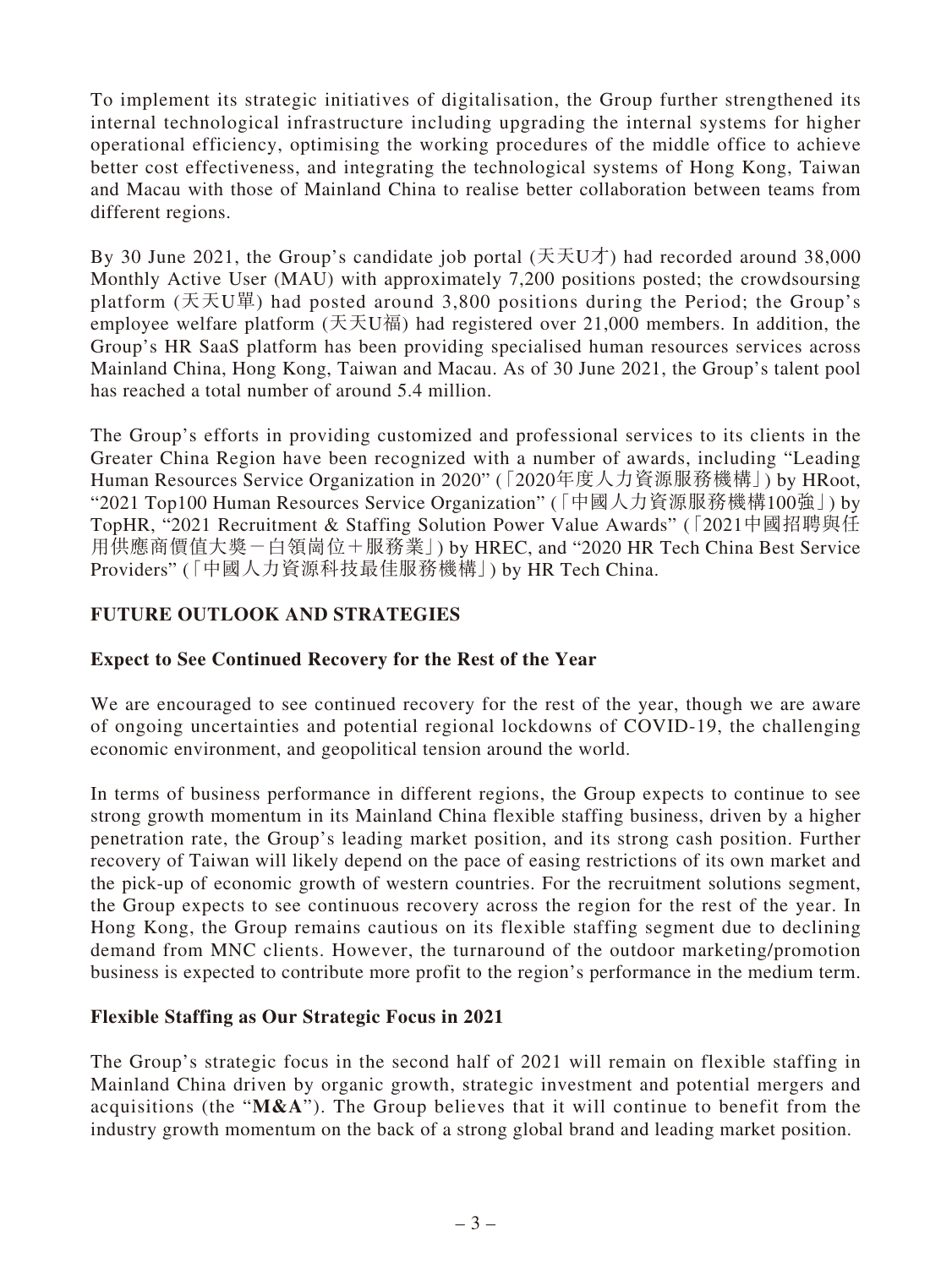On the organic growth front, the Group has been actively expanding its team capacity, promoting business development in the New Economy and Technology sector, and accelerating expansion into under-penetrated regions in southern, central, and western China to gain more market share, achieve greater economies of scale, and improve operational efficiency. To further strengthen the synergy between different product lines, the Group has been promoting the "All in Staffing" initiative internally in order to encourage cross-selling of flexible staffing products to existing and new clients.

The Group's strategic investment in associate companies across Mainland China has made impressive progress in the last 2 years. The cooperation with regional and local leading human resources companies and leaders has been helping the Group broaden its market reach, expand its client base and take advantage of the synergy between the parties in order to maximize shareholder value. For the second half of 2021, the Group will actively consider opportunities of strategic acquisition and cooperation in order to strengthen its leadership position in the workforce solutions market.

The focus of the Group's M&A and cooperation strategy will remain on flexible staffing, especially on businesses and opportunities with the potential to broaden the Group's flexible staffing product offerings and create synergy between its different business lines.

## **Further Optimization of the Workforce Technology Platform**

For the second half of 2021, the Group will continue to optimize its workforce technology platform (「職場+」人力資源科技平台) with focus on three major service areas, i.e. work, training, and life, to provide full-rounded services to our clients and create more synergy between different technology products.

Under the "Work" service area, where the key focus and purpose of our products is to provide comprehensive and efficient flexible staffing and recruitment services to both our enterprise clients and to candidates with the help of artificial intelligence technology and big data analysis to realize more efficient and accurate candidate-position matching, raise order filling rate and achieve synergy between different business lines.

Under the "Training" service area, the platform specializes in providing training courses to employees of our clients and to our candidates for skillset upgrades and career development. We currently have built up the "WoSkill" platform which mainly focuses on professional skillset training and the "Right GRC" platform which is aimed at leadership development for executives.

Under the "Life" service area, the focus is to provide the Group's associates and the employees of its clients with services, including benefit management and travelling management, etc., to promote work life balance and develop employee-friendly corporate culture.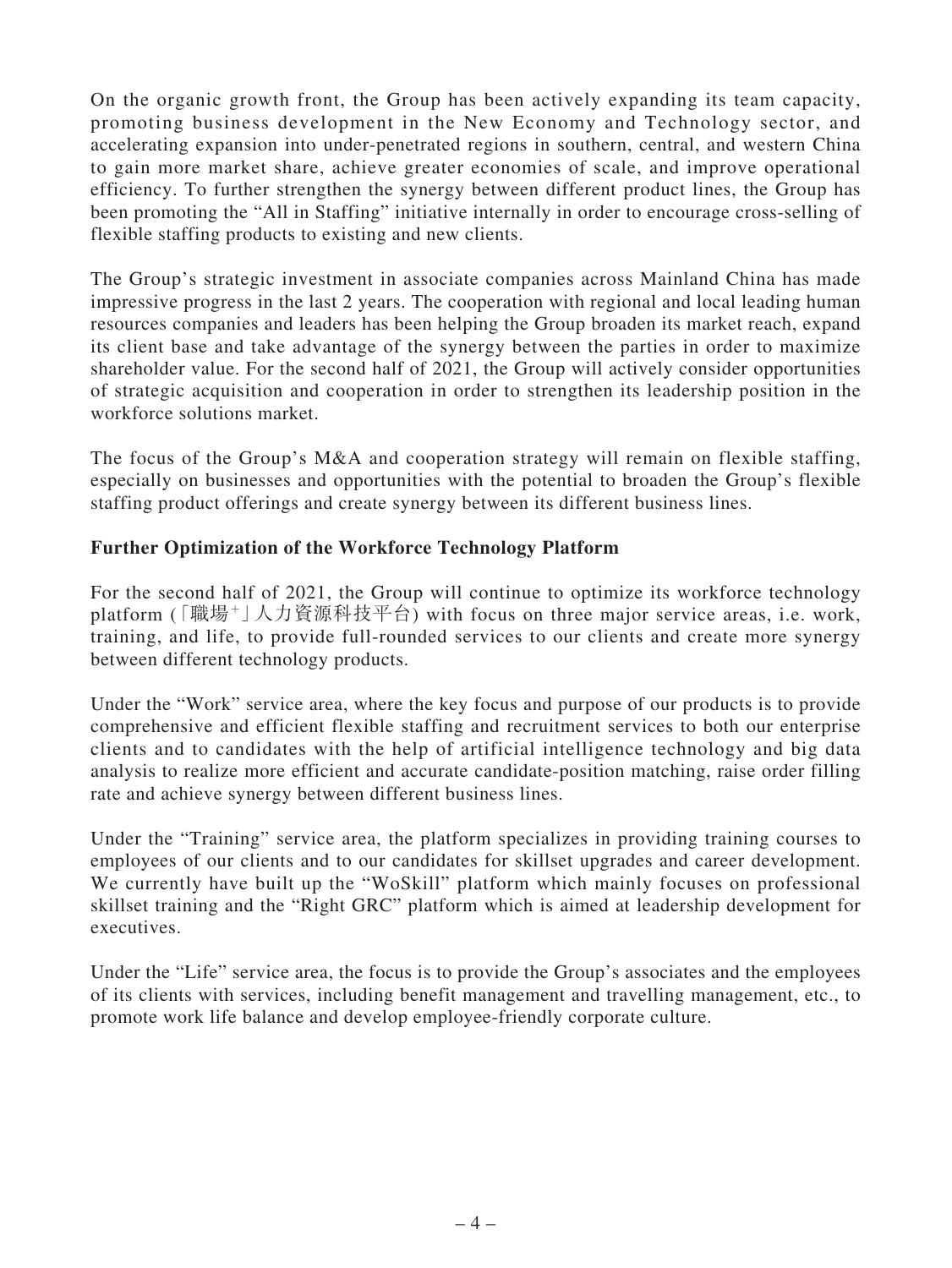The Group will continue to work on the integration of the above three major service areas and create more synergy between different technology products and between business lines to provide top-class comprehensive workforce solutions for our clients, associates and candidates in the future.



### **Key Operation Metrics**

The Group provides comprehensive workforce solutions under three business lines, namely (i) flexible staffing; (ii) recruitment solutions (including headhunting and recruitment process outsourcing (the "**RPO**") services); and (iii) other human resource ("**HR**") services, serving corporate and government clients across the Greater China Region. The following table sets forth the Group's key operating metrics for the periods or as at the dates indicated:

### **Revenue**

|                                                                | Six months ended 30 June |        |
|----------------------------------------------------------------|--------------------------|--------|
|                                                                | 2021                     | 2020   |
| Flexible staffing                                              |                          |        |
| Number of associate placed during the period (approximately)   | 25,000                   | 21,000 |
| Number of candidate in flexible talent database (in thousands) | 1,700                    | 1,700  |
| Recruitment solutions                                          |                          |        |
| Number of placement during the period (approximately)          | 3,500                    | 2,400  |
| Number of candidate in recruitment services database           |                          |        |
| (in thousands)                                                 | 3,687                    | 3,860  |
| Number of recruiters (approximately)                           | 283                      | 365    |
| Overall                                                        |                          |        |
| Number of full time employees (approximately)                  | 1,098                    | 1,070  |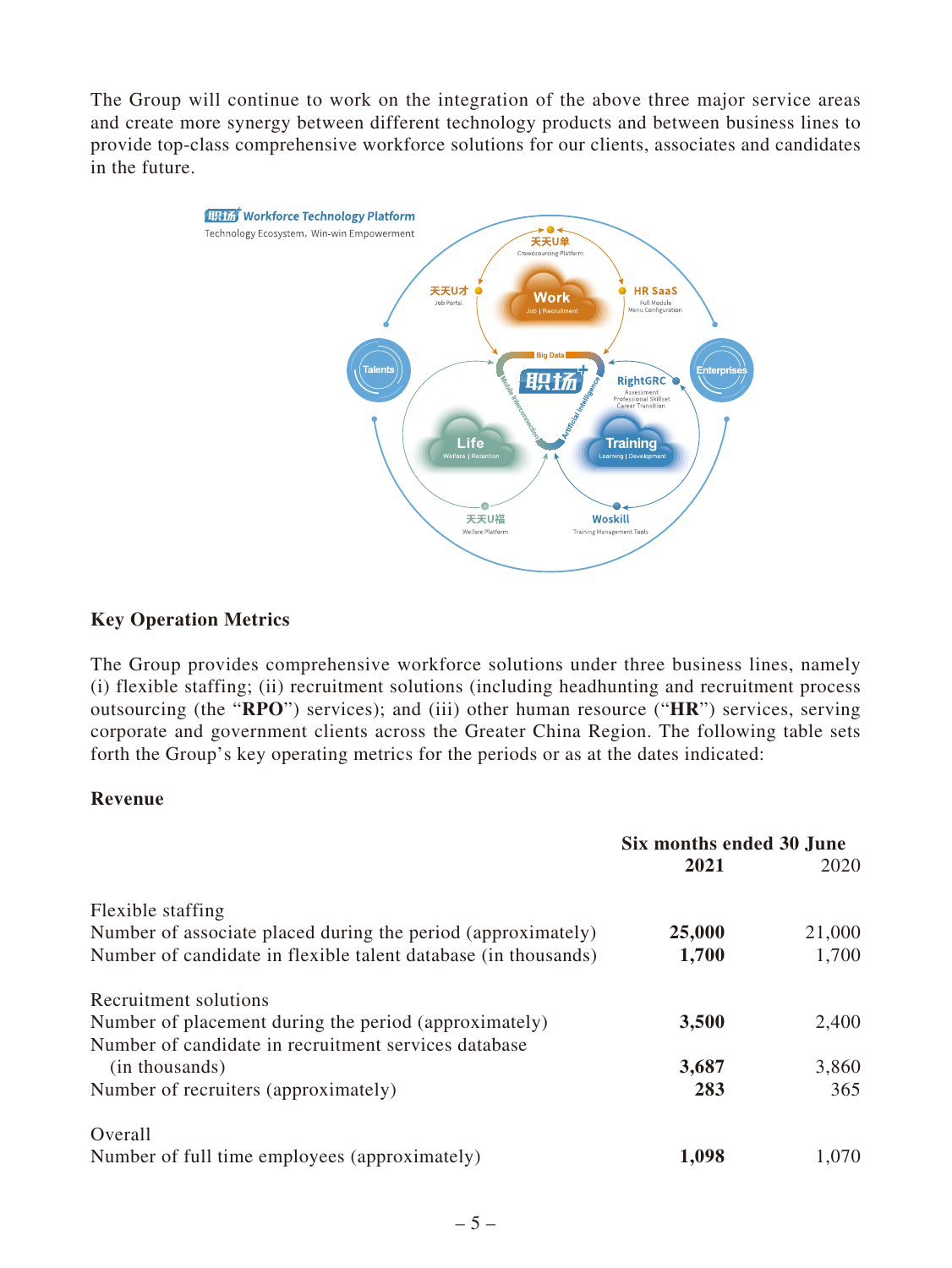## **FINANCIAL REVIEW**

During the six months ended 30 June 2021, the Group derived its revenue primarily from (i) workforce solution services, including flexible staffing, and recruitment solutions, including headhunting and RPO, and (ii) other HR services, including HR consultancy services, training and development, career transition, payroll services as well as government solutions. The following table sets out a breakdown of the Group's revenue by business line for the periods indicated:

|                                    | Six months ended 30 June |                | Change in  |  |
|------------------------------------|--------------------------|----------------|------------|--|
|                                    | 2021                     | 2020           | percentage |  |
|                                    | <b>RMB'000</b>           | <b>RMB'000</b> | $\%$       |  |
| Revenue                            |                          |                |            |  |
| <b>Workforce solution services</b> |                          |                |            |  |
| Flexible staffing                  | 1,739,341                | 1,506,983      | 15.4%      |  |
| Recruitment solutions              | 115,751                  | 87,176         | 32.8%      |  |
| <b>Other HR services</b>           | 15,869                   | 9,046          | 75.4%      |  |
| <b>Total</b>                       | 1,870,961                | 1,603,205      | 16.7%      |  |

The revenue of the Group increased by approximately 16.7% from RMB1,603.2 million for the six months ended 30 June 2020 to RMB1,871.0 million for the six months ended 30 June 2021. This increase was attributable to the following:

- (i) the increase in revenue generated from flexible staffing by approximately by 15.4% from RMB1,507.0 million for the six months ended 30 June 2020 to RMB1,739.3 million for the six months ended 30 June 2021, primarily due to the increase in number of associates placed during the Period as a result of the expansion of the Group's flexible staffing business in China;
- (ii) the increase in revenue generated from recruitment solutions by approximately by 32.8% from RMB87.2 million for the six months ended 30 June 2020 to RMB115.8 million for the six months ended 30 June 2021, primarily due to the increase in number of successful placements made during the Period owing to the recovery from COVID-19; and
- (iii) the increase in revenue generated from other HR services by approximately by 75.4% from RMB9.0 million for the six months ended 30 June 2020 to RMB15.9 million for the six months ended 30 June 2021, primarily due to the increase in revenue generated from HR consultancy services of Right Management and government solution services in China.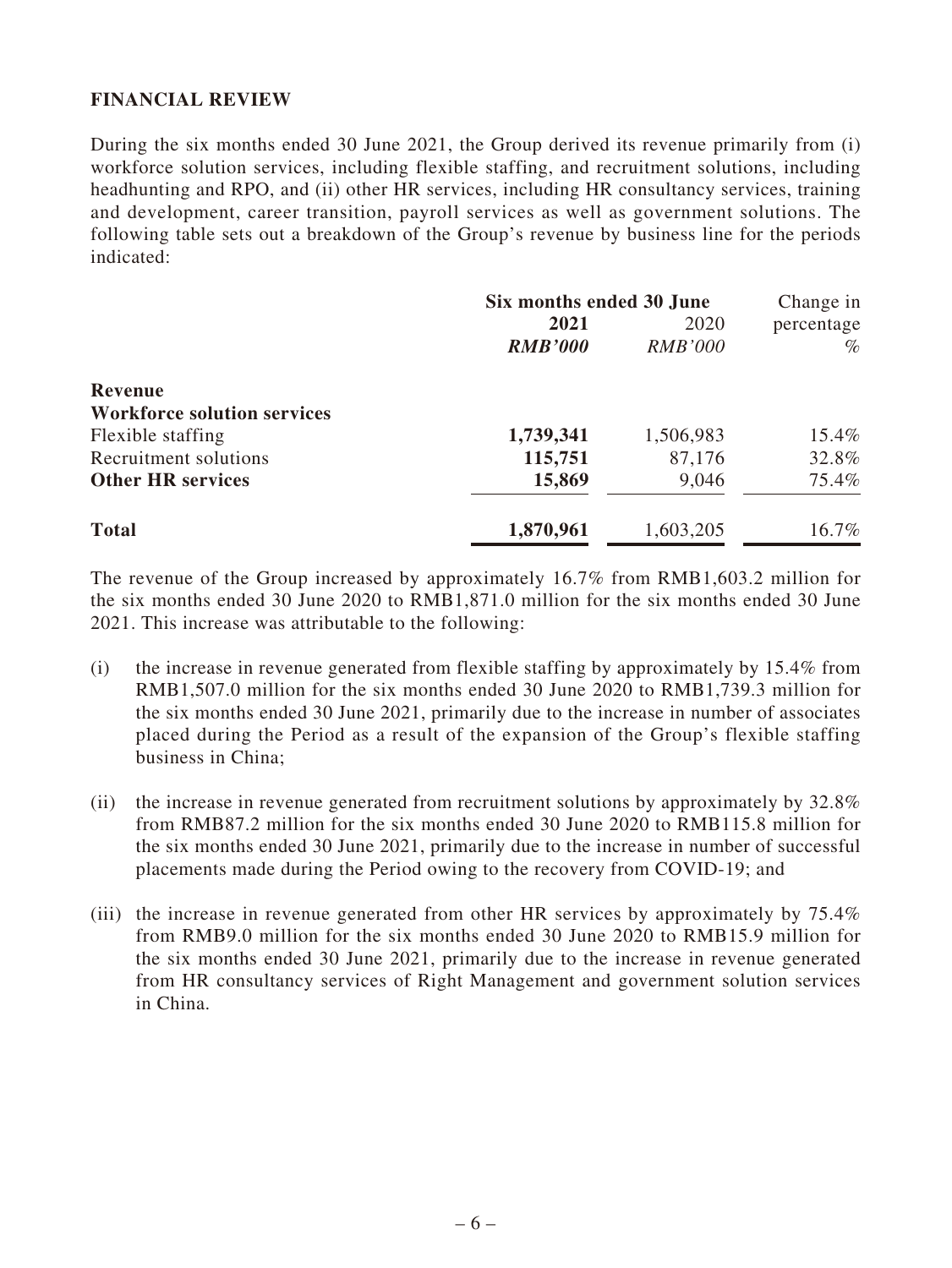During the six months ended 30 June 2021, the Group operated in the Greater China Region, including the People's Republic of China ("PRC"), Hong Kong, Macau and Taiwan with the PRC contributing the largest part of the Group's total revenue during the Period. The following table sets out a breakdown of the Group's revenue by geographic location for the periods indicated:

|                     | Six months ended 30 June |                | Change in  |
|---------------------|--------------------------|----------------|------------|
|                     | 2021                     | 2020           | percentage |
|                     | <b>RMB'000</b>           | <b>RMB'000</b> | $\%$       |
| Revenue             |                          |                |            |
| The PRC             | 1,153,556                | 862,895        | 33.7%      |
| Hong Kong and Macau | 284,186                  | 334,337        | $(15.0\%)$ |
| Taiwan              | 433,219                  | 405,973        | $6.7\%$    |
| <b>Total</b>        | 1,870,961                | 1,603,205      | 16.7%      |

## **Cost of services**

The Group's cost of services increased by approximately 16.6% from RMB1,358.1 million for the six months ended 30 June 2020 to RMB1,583.0 million for the six months ended 30 June 2021. This increase was generally in line with the Group's revenue growth.

### **Gross profit and gross profit margin**

Gross profit represents revenue less cost of services. The Group's gross profit increased by approximately 17.5% from RMB245.1 million for the six months ended 30 June 2020 to RMB287.9 million for the six months ended 30 June 2021. The Group recorded a higher growth rate in gross profit than the growth rate in revenue for the six months ended 30 June 2021, which was primarily due to the larger gross profit contribution by the Group's recruitment solutions and other HR services, which had higher increase in revenue for the Period.

The Group's gross profit margin increased from approximately 15.3% for the six months ended 30 June 2020 to approximately 15.4% for the six months ended 30 June 2021, primarily due to the increase in proportion of revenue generated from recruitment solutions and other HR services which had higher gross profit margin as compared to flexible staffing.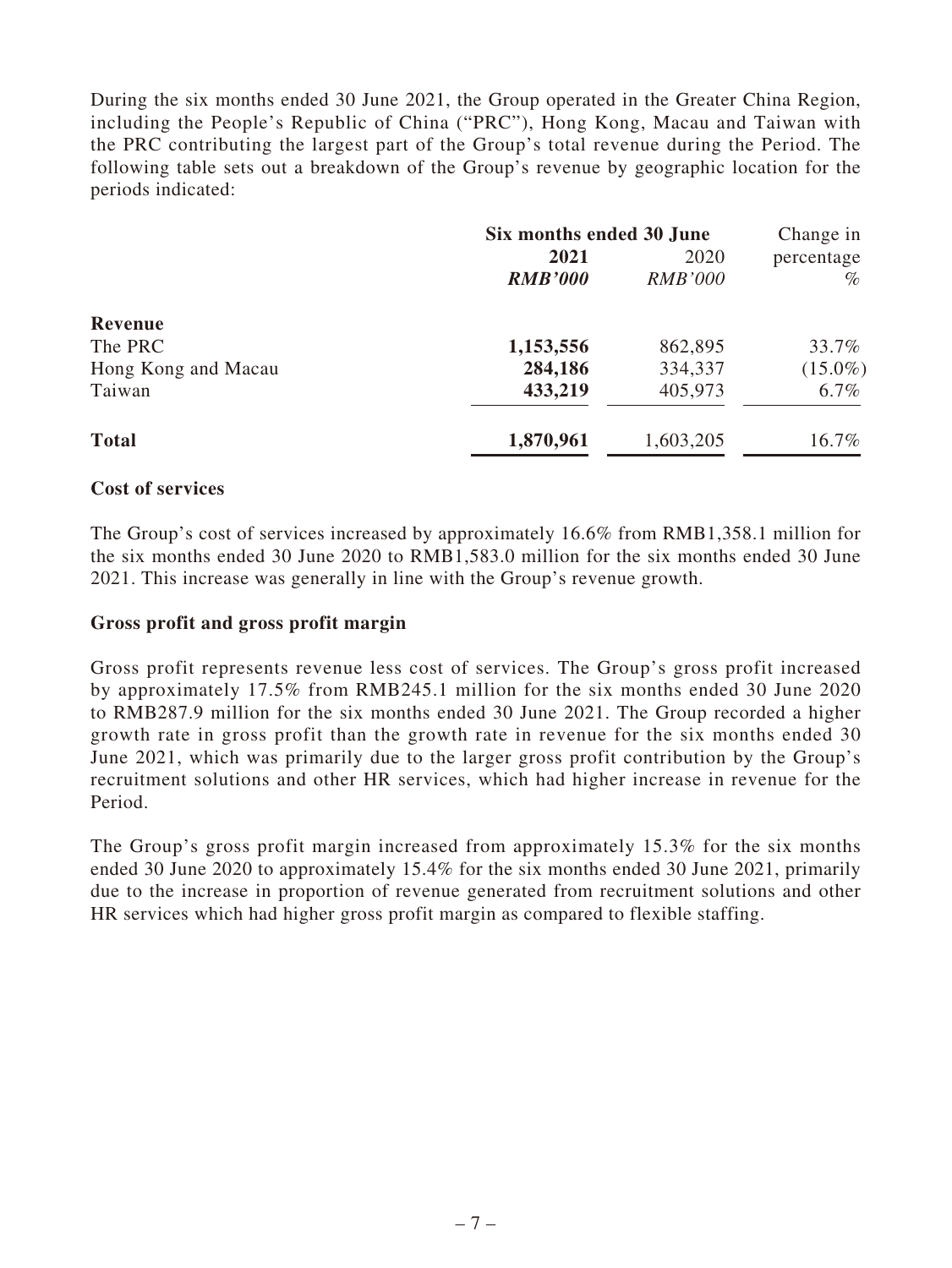The following table sets out the Group's gross profit margin by business line for the periods indicated:

|                                    | Six months ended 30 June |        |        |
|------------------------------------|--------------------------|--------|--------|
|                                    | 2021                     | 2020   | Change |
|                                    | $(\%)$                   | $(\%)$ | $(\%)$ |
| <b>Workforce solution services</b> |                          |        |        |
| Flexible staffing                  | <b>10.0</b>              | 10.6   | (0.6)  |
| Recruitment solutions              | 88.4                     | 90.5   | (2.1)  |
| <b>Other HR services</b>           | 70.1                     | 71.8   | (1.7)  |
| <b>Overall</b>                     | 15.4                     | 15.3   | 0.1    |

## **Selling and administrative expenses**

The Group's selling and administrative expenses primarily include (i) salaries and benefits; (ii) office expenses; and (iii) others, including travelling, marketing and advertising expenses.

The Group's selling expenses increased by approximately 8.5% from RMB153.9 million for the six months ended 30 June 2020 to RMB167.0 million for the six months ended 30 June 2021, primarily due to the increase of staff cost as a result of the expansion of the Group's flexible staffing business in China.

The Group's administrative expenses increased by approximately 60.9% from RMB22.0 million for the six months ended 30 June 2020 to RMB35.4 million for the six months ended 30 June 2021, primarily due to: (i) share options expense; (ii) the increase in marketing and advertising expenses, training expenses, travelling expenses; (iii) there was no reduction or waiver of social insurance contributions in China and no subsidies granted under Employment Support Scheme in Hong Kong during the Period.

The Group's selling expenses accounted for approximately 9.6% and 8.9% of its total revenue for the six months ended 30 June 2020 and 2021, respectively, while the Group's administrative expenses accounted for approximately 1.4% and 1.9% of its total revenue for the six months ended 30 June 2020 and 2021, respectively. The decrease in selling expenses as a percentage of total revenue was primarily due to the improvement in operational efficiency. The increase in administrative expenses as a percentage of total revenue was primarily due to share options expense, and the increase in expenditure on business promotion, business support and employee development.

## **Other income**

The Group's other income primarily includes interest income on bank deposits and dividend income from equity instruments. The Group's other income decreased by approximately 46.5% from RMB7.1 million for the six months ended 30 June 2020 to RMB3.8 million for the six months ended 30 June 2021.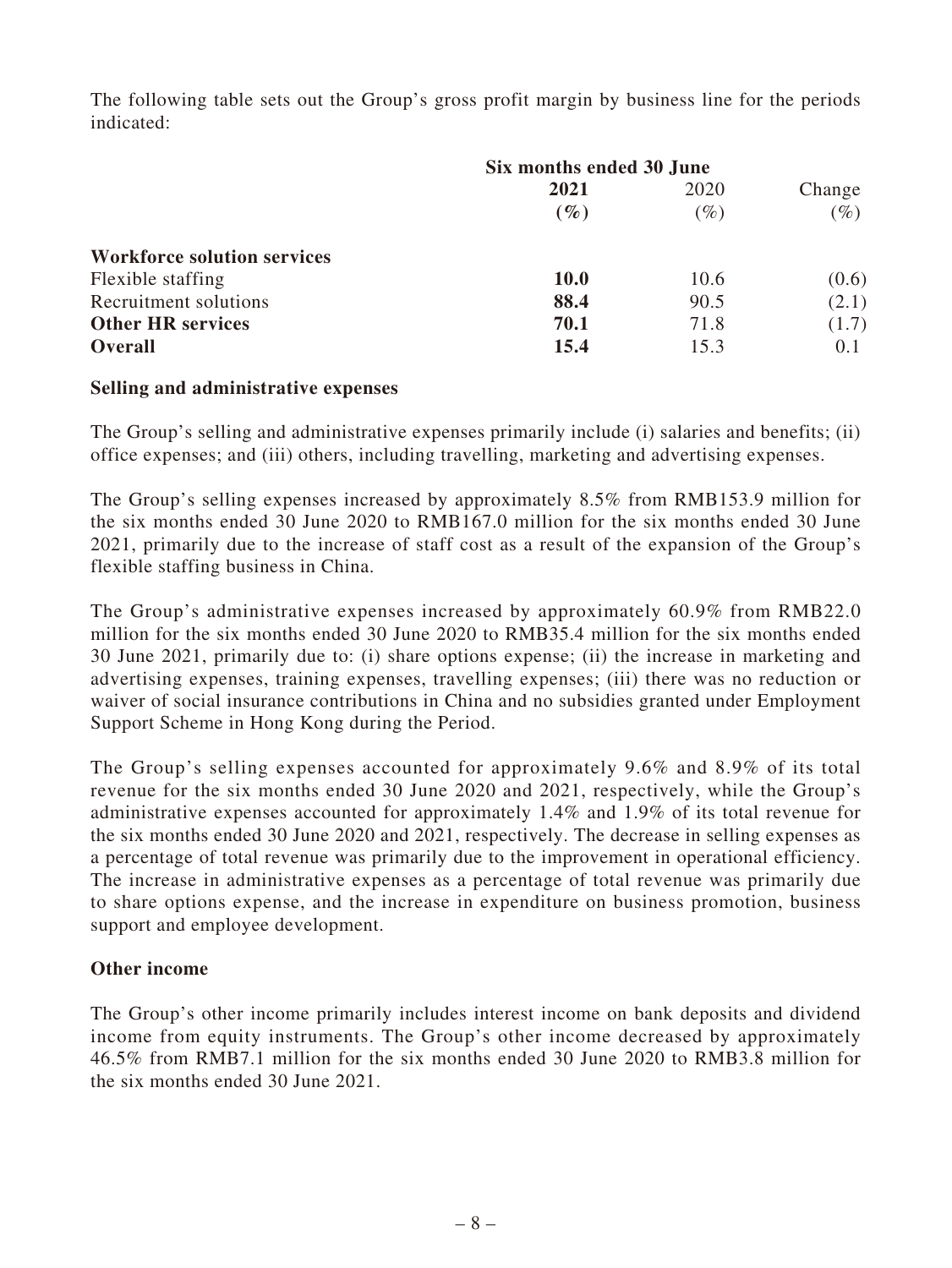## **Other gains and losses**

The Group's other gains and losses consist of net exchange losses and the change in fair value of the Group's structured deposits, which was presented as financial assets at fair value through profit or loss in the Group's condensed consolidated statement of financial position. The Group's other gains and losses decreased by approximately 42.9% from RMB1.75 million for the six months ended 30 June 2020 to RMB1.0 million for the six months ended 30 June 2021.

## **Share of profit of associates**

The Group's share of profit of associates amounted to RMB0.6 million for the six months ended 30 June 2021.

### **Income tax expense**

The Group's income tax expense primarily consists of China enterprise income tax payable, Hong Kong profits tax payable, Macau complementary tax payable and Taiwan income tax payable by its subsidiaries in the respective locations.

The Group's income tax expense increased by approximately 1.2% from RMB16.6 million for the six months ended 30 June 2020 to RMB16.8 million for the six months ended 30 June 2021.

The Group's effective income tax rate for the six months ended 30 June 2021 was approximately 19.2%, compared to approximately 21.5% for the six months ended 30 June 2020.

## **Profit for the period attributable to owners of the Company**

As a result of the foregoing, the Group's profit for the period attributable to owners of the Company increased by approximately 14.7% from RMB56.1 million for the six months ended 30 June 2020 to RMB64.3 million for the six months ended 30 June 2021.

## **Adjusted profit for the period attributable to owners of the Company**

The Group's adjusted profit for the period attributable to owners of the Company from continuing operations excluding expenses in relation to stock options granted increased by approximately 16.8% from RMB57.0 million for the six months ended 30 June 2020 to RMB66.6 million for the six months ended 30 June 2021.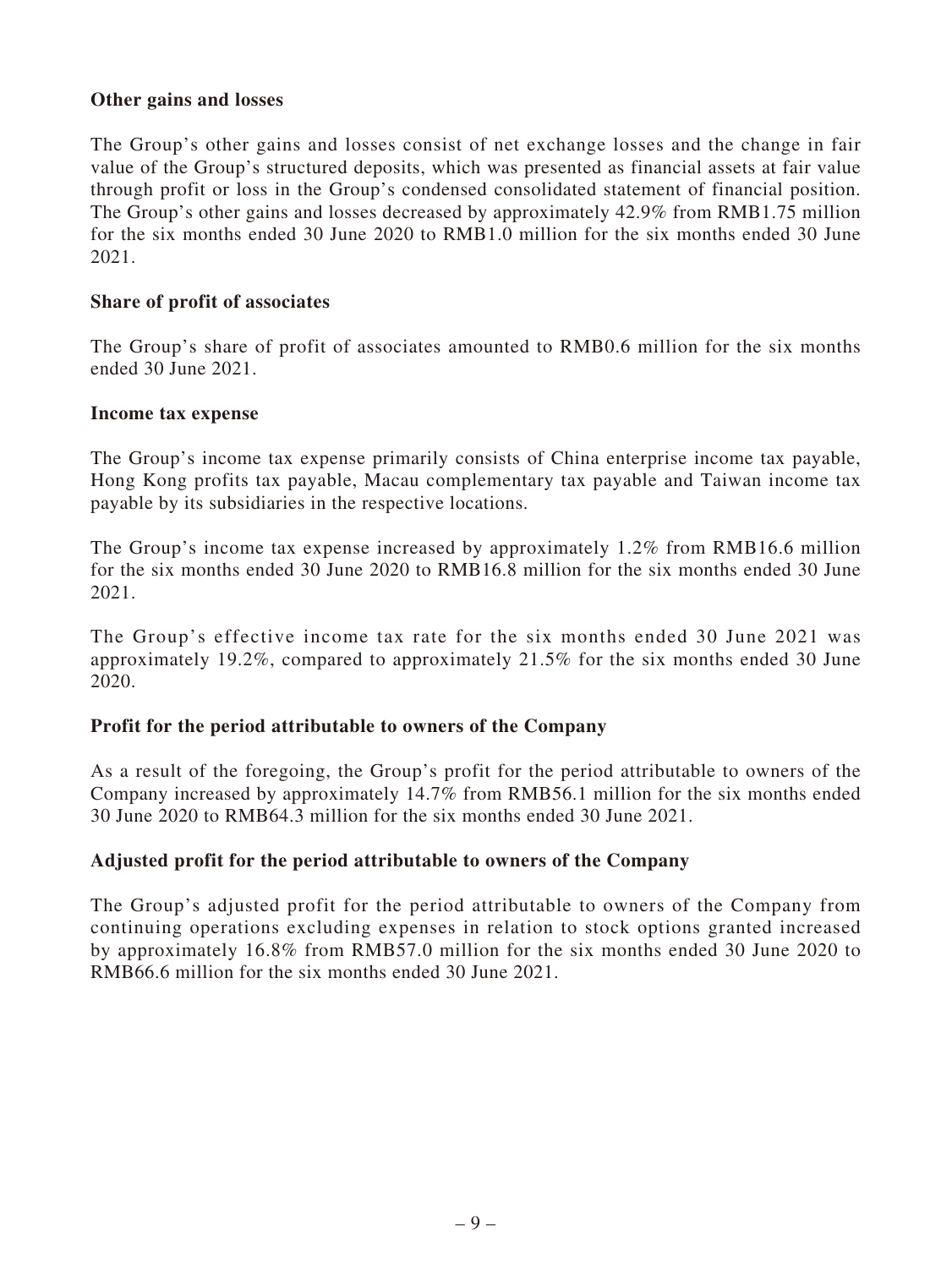## **LIQUIDITY, FINANCIAL AND CAPITAL RESOURCES**

The Group expects to continue meeting its operating capital, capital expenditure and other capital needs with proceeds from the listing of the shares (the "**Shares**") of the Company on the Main Board of The Stock Exchange of Hong Kong Limited (the "**Stock Exchange**") on 10 July 2019 (the "**Listing**") and cash generated from operations. The Group currently does not have any plans for material additional external debt or equity financing and will continue to evaluate potential financing opportunities based on its need for capital resources and market conditions.

## **Net current assets**

As at 30 June 2021, the Group's net current assets amounted to RMB1,034.6 million (31 December 2020: RMB1,034.4 million). Specifically, the Group's total current assets increased from RMB1,585.8 million as at 31 December 2020 to RMB1,619.8 million as at 30 June 2021. The Group's total current liabilities increased from RMB551.3 million as at 31 December 2020 to RMB585.2 million as at 30 June 2021. The increase in net current assets was primarily due to the increase in trade receivables as a result of the Group's revenue growth.

## **Cash position**

As at 30 June 2021, the Group had bank balances and cash, together with its restricted bank deposits, time deposits with original maturity over three months and structured deposits (presented as financial assets at fair value through profit or loss) of RMB1,025.4 million (31 December 2020: RMB1,068.8 million). The decrease in bank balances and cash was primarily due to the cash outflow from business operations.

### **Indebtedness**

As at 30 June 2021, the Group had lease liabilities of RMB54.0 million (31 December 2020: RMB64.9 million). The Group had no bank loans or convertible loans during the Period and as at 30 June 2021 (31 December 2020: Nil). As a result, the Group's gearing ratio (calculated as total bank and other borrowings divided by total equity) as at 30 June 2021 was not calculated (31 December 2020: Nil).

### **Pledge of assets**

As disclosed under the section headed "Contingent Liabilities", as at 30 June 2021, the Group had pledged its time deposit in an amount of RMB9.0 million.

### **Financial risks**

The Group's activities expose it to a variety of financial risks, including currency risk, interest rate risk, credit risk and liquidity risk. Generally, the Group introduces conservative strategies on its risk management and has not used any derivatives and other instruments for hedging purposes.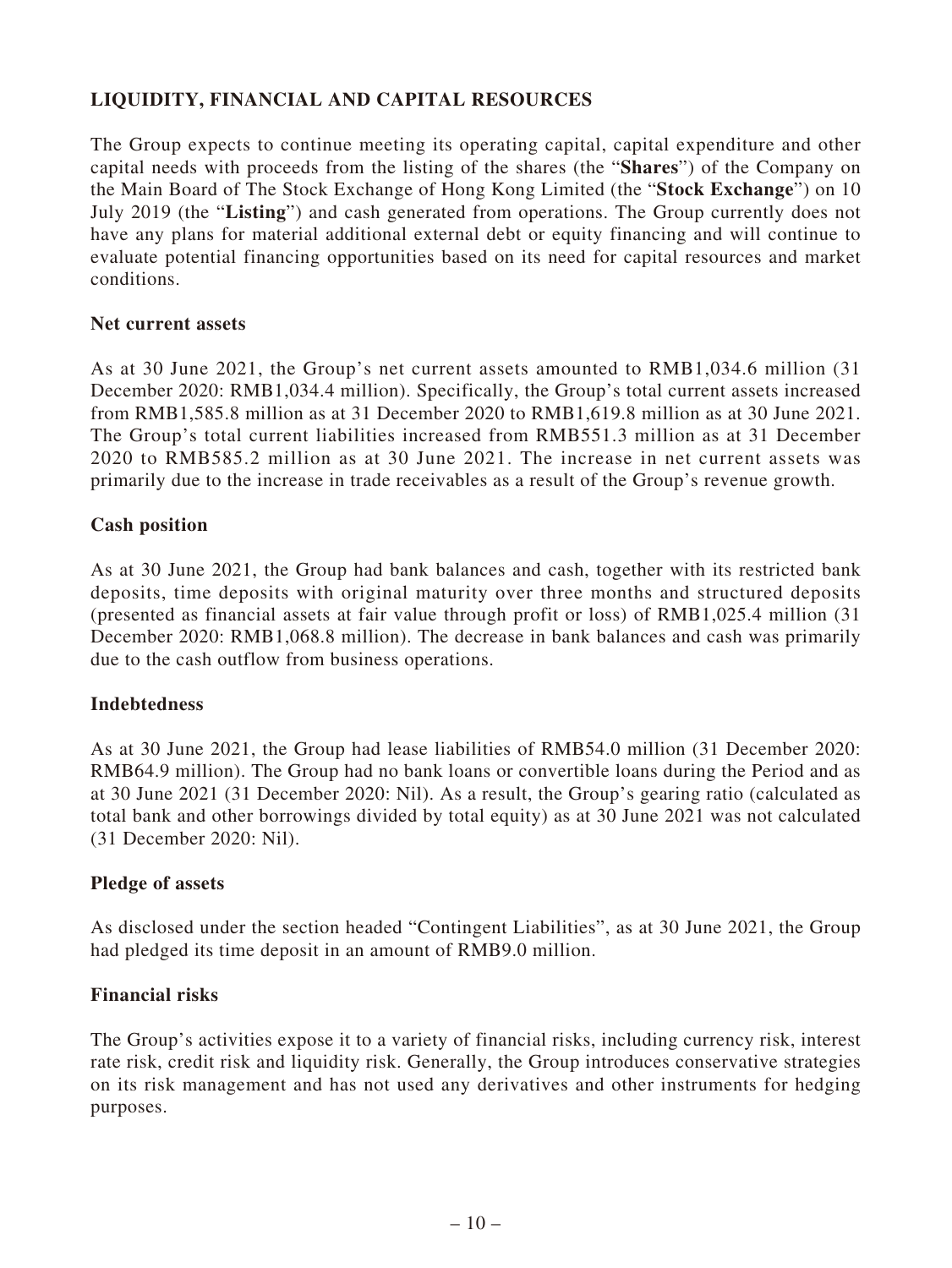## **Currency risk**

The inter-company balances of the Company and certain subsidiaries are denominated in US\$, which are exposed to foreign currency risk. The Group currently does not have a foreign currency hedging policy. However, the Group will closely monitor its foreign exchange exposure and will consider hedging of significant foreign currency exposure should the need arise.

## **Interest rate risk**

The Group's exposure to fair value interest rate risks relates primarily to the Group's fixed – rate time deposits with original maturity over three months and lease liabilities. The Group also exposes to cash flow interest rate risk in relation to variable rate restricted bank deposits and bank balances. The Group has not used derivative financial instruments to hedge any interest rate risks. The Group manages its interest rate exposures by assessing the potential impact arising from interest rate movements based on the current interest rate level and outlook.

## **Credit risk**

The Group's exposure to credit risks relates primarily to time deposits with original maturity over three months, restricted bank deposits, bank balances, trade and other receivables and amounts due from fellow subsidiaries and arises from default of the counterparty, with a maximum exposure equal to the carrying amounts of these instruments. Concentrations of credit risk are managed by customer/counterparty and by geographical region. There are no significant concentrations of credit risk by customer/counterparty within the Group. The Directors believe that there is no material credit risk inherent in the Group's outstanding balance of financial assets.

## **Liquidity risk**

The Group manages its liquidity risk by maintaining adequate reserves, banking facilities and reserve borrowing facilities and by continuously monitoring forecast and actual cash flows and matching the maturity profiles of financial assets and liabilities.

## **KEY FINANCIAL RATIO**

As at 30 June 2021, the current ratio (calculated as total current assets divided by the total current liabilities) of the Group was 2.8 times (31 December 2020: 2.9 times).

## **CONTINGENT LIABILITIES**

As at 30 June 2021, the Group had outstanding surety bonds of RMB9.0 million (31 December 2020: RMB9.1 million), for which restricted bank deposits were pledged as required by certain clients of the Group.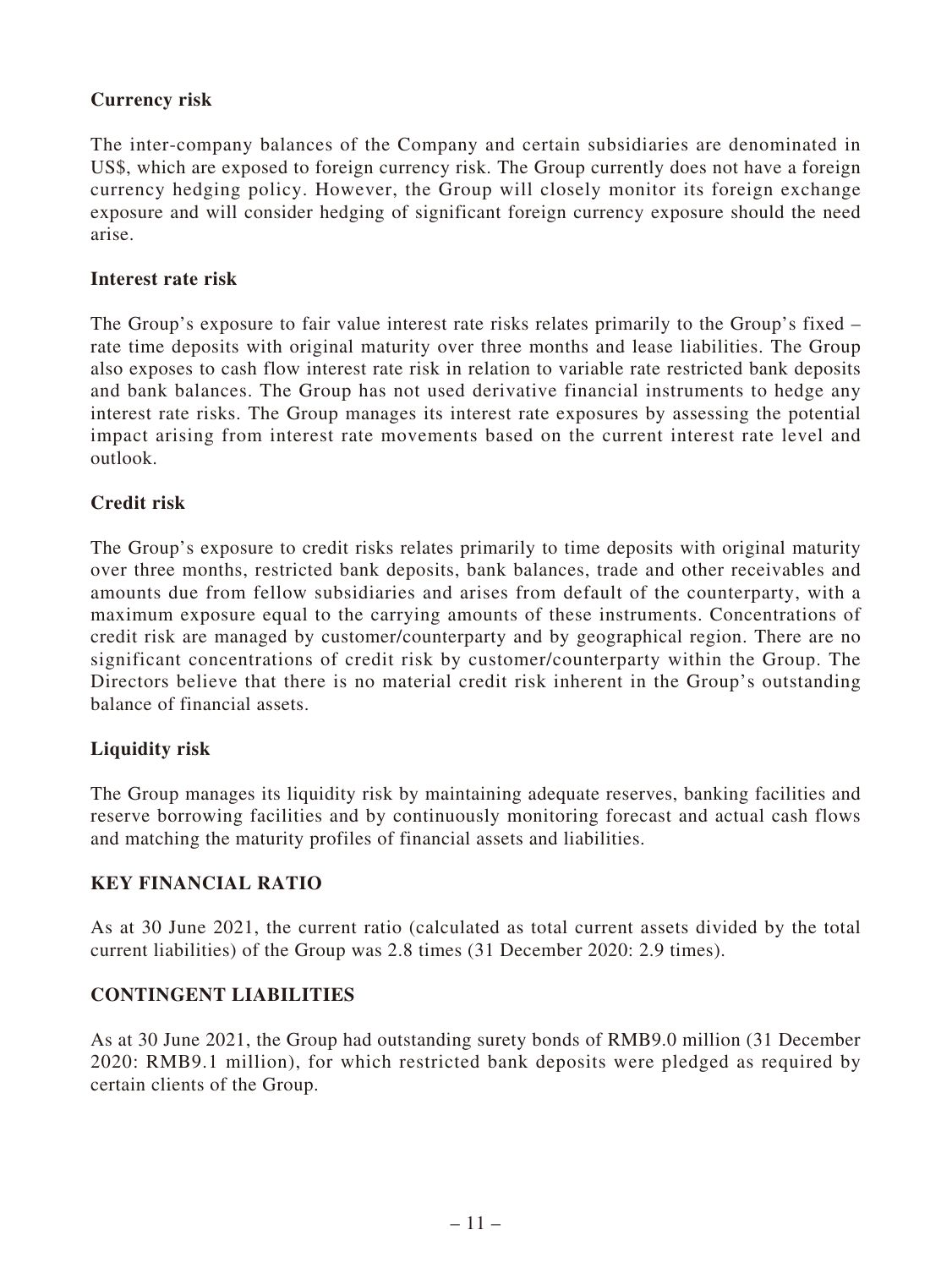## **COMMITMENTS**

As at 30 June 2021, the Group did not have any significant capital and other commitments, long-term obligations or guarantee (31 December 2020: Nil).

## **OFF-BALANCE SHEET COMMITMENTS AND ARRANGEMENTS**

Except for the contingent liabilities disclosed above, as at 30 June 2021, the Group did not have any outstanding loan capital issued or agreed to be issued, bank overdrafts, loans, debt securities, borrowings or other similar indebtedness, liabilities under acceptances (other than normal trade bills), acceptance credits, debentures, mortgages, charges, finance leases or hire purchase commitments, guarantees or other material contingent liabilities.

## **MATERIAL ACQUISITION AND DISPOSAL OF SUBSIDIARIES, ASSOCIATED COMPANIES AND JOINT VENTURES**

During the six months ended 30 June 2021, there were no material acquisition or disposal of subsidiaries, associated companies and joint ventures by the Group.

## **SIGNIFICANT INVESTMENTS HELD BY THE GROUP**

The Group had no significant investments with a value of 5% or above of the Group's total assets as at 30 June 2021.

## **FUTURE PLANS FOR MATERIAL INVESTMENTS**

The Group has not planned to make any material investments or acquisition of capital assets. No concrete plan for future investments is in place as at the date of this announcement.

### **USE OF PROCEEDS FROM INITIAL PUBLIC OFFERING**

Net proceeds from the Listing (including the exercise of the over-allotment option), after deducting the underwriting commission and other estimated expenses in connection with the Listing which the Company received amounted to approximately RMB458.2 million. Up to the date of this announcement, the net proceeds received from the Listing have been used and will continue to be used, in a manner consistent with the proposed allocation in the Prospectus. According to the announcement of the Company dated 30 March 2021, the Board has resolved to postpone the timeline of the unutilised net proceeds to 31 December 2022. The Group will continue to utilise the proceeds according to the expected timeline as set out below.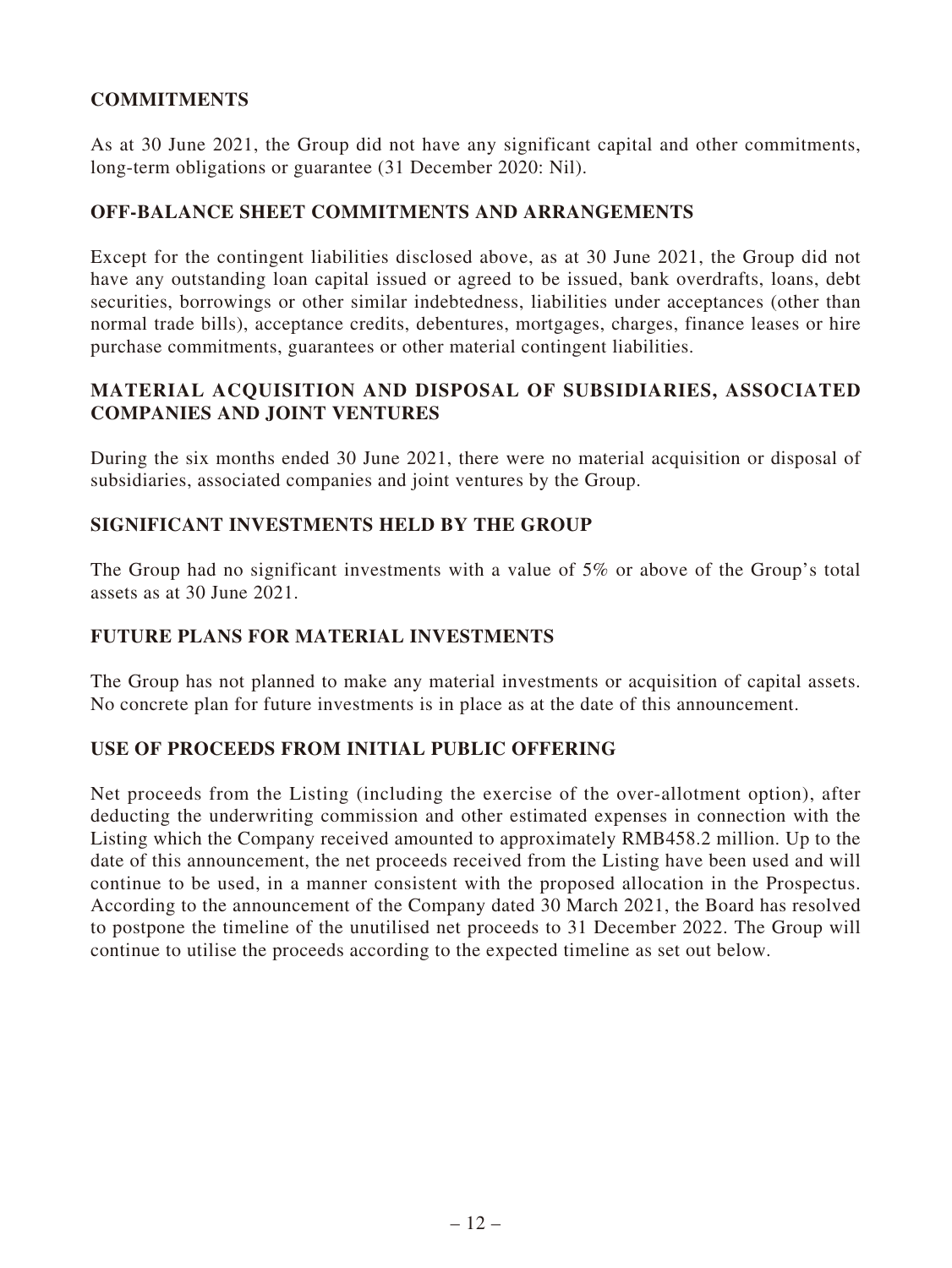The table below sets forth the utilisation of the net proceeds up to 30 June 2021:

| Categories                | <b>Specific Plans</b>        | <b>Expected timeline</b><br>as stated in the<br>Prospectus <sup>(Note)</sup> | Planned use of<br>net proceeds<br>as stated in<br>the Prospectus and<br>after considering<br>the additional<br>net proceeds from<br>the exercise of<br>over-allotment<br>option<br>RMB'000 | Actual<br>use of<br>net proceeds<br>up to<br>30 June<br>2021<br>RMB'000 | <b>Unutilised</b><br>net proceeds<br>as at<br>30 June<br>2021<br>RMB'000 | <b>Expected</b><br>timeline<br>for fully<br>utilising the<br>remaining<br>proceeds (Note) |
|---------------------------|------------------------------|------------------------------------------------------------------------------|--------------------------------------------------------------------------------------------------------------------------------------------------------------------------------------------|-------------------------------------------------------------------------|--------------------------------------------------------------------------|-------------------------------------------------------------------------------------------|
| <b>Business expansion</b> | Expand our business scale    | 12 to 24 months from                                                         | 137,451                                                                                                                                                                                    |                                                                         |                                                                          | On or before                                                                              |
|                           | and market share             | 10 July 2019                                                                 | (30% of total                                                                                                                                                                              |                                                                         |                                                                          | 31 December 2022                                                                          |
|                           |                              | (the "Listing Date")                                                         | net proceeds)                                                                                                                                                                              | 71,373                                                                  | 66,078                                                                   |                                                                                           |
| Research and              | Invest in a digital          | 12 to 24 months from                                                         | 137,451                                                                                                                                                                                    |                                                                         |                                                                          | On or before                                                                              |
| development               | workforce platform,          | the Listing Date                                                             | (30% of total                                                                                                                                                                              |                                                                         |                                                                          | 31 December 2022                                                                          |
| Future investments,       | Pursue strategic acquisition | 12 to 24 months from                                                         | net proceeds)<br>114,527                                                                                                                                                                   | 33,423                                                                  | 104,028                                                                  | On or before                                                                              |
| strategic mergers         | and investment               | the Listing Date                                                             | (25% of total                                                                                                                                                                              |                                                                         |                                                                          | 31 December 2022                                                                          |
| and acquisitions          | opportunities                |                                                                              | net proceeds)                                                                                                                                                                              | 27,350                                                                  | 87,177                                                                   |                                                                                           |
| Brand building and        | Investment in offline brand  | 12 to 24 months from                                                         | 22,924                                                                                                                                                                                     |                                                                         |                                                                          | On or before                                                                              |
| digital marketing         | building and digital         | the Listing Date                                                             | (5% of total                                                                                                                                                                               |                                                                         |                                                                          | 31 December 2022                                                                          |
|                           | marketing to increase        |                                                                              | net proceeds)                                                                                                                                                                              |                                                                         |                                                                          |                                                                                           |
|                           | brand awareness              |                                                                              |                                                                                                                                                                                            | 8,447                                                                   | 14,477                                                                   |                                                                                           |
| Working capital           | Working capital and          |                                                                              | 45,847                                                                                                                                                                                     |                                                                         |                                                                          |                                                                                           |
|                           | other general corporate      |                                                                              | (10% of total                                                                                                                                                                              |                                                                         |                                                                          |                                                                                           |
|                           | purposes                     |                                                                              | net proceeds)                                                                                                                                                                              | 45,847                                                                  |                                                                          |                                                                                           |
| Total                     |                              |                                                                              | 458,200                                                                                                                                                                                    |                                                                         |                                                                          |                                                                                           |
|                           |                              |                                                                              | (100% of total                                                                                                                                                                             |                                                                         |                                                                          |                                                                                           |
|                           |                              |                                                                              | net proceeds                                                                                                                                                                               | 186,440                                                                 | 271,760                                                                  |                                                                                           |

*Note:* The expected timeline for the application of the unutilised net proceeds is based on the best estimate of the future market conditions made by the Group. The Directors will reassess the Group's business objectives and use of proceeds from time to time, and may revise or amend such plans where necessary, to ensure it aligns with the Group's business strategies factoring in the changing market conditions and the impact of the outbreak of COVID-19 pandemic.

As at the date of this announcement, with regional resumption of business travel and activities on the horizon, the Directors are not aware of any material change to the proposed allocation and expected utilisation timeline of the net proceeds.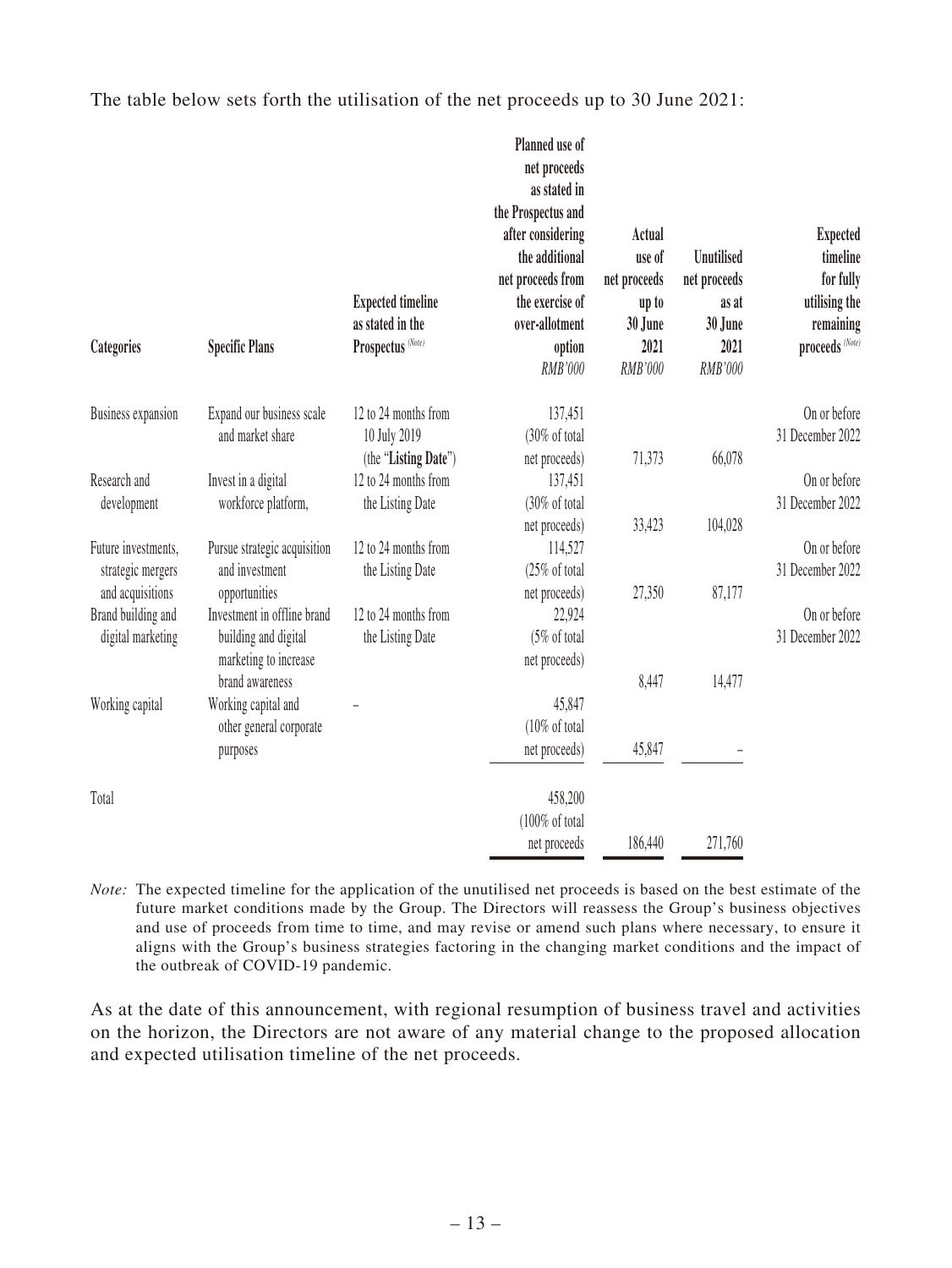## **EMPLOYEE AND REMUNERATION POLICY**

The Group's employees include its own employees and associates. Own employees refers to the employees for the Group's operations, including finance and information technology and excluding those for flexible staffing assignments. Associates refers to those who are assigned to work on client premises, typically under client instruction and supervision during the term of deployment. As at 30 June 2021, the Group employed approximately 1,098 own employees and approximately 25,000 associates.

The Group offers its own employees remuneration packages that include salary and bonuses, and determines employee remuneration based on factors such as qualifications and years of experience. The Group's own employees also receive welfare benefits, including medical care, retirement benefits, occupational injury insurance and other miscellaneous items. The Group has established labor unions in the PRC to protect employees' rights, help the Group achieve its economic goals and encourage employees to participate in its management decisions.

The Group's associates, who are employed on a contract basis, are cross-trained in multiple aspects of staffing as the Group provides relevant training to help associates adapt to clients' positions quickly, including trainings on computer skills and other soft skills. Such training equips the associates with the ability to assist the Group's clients in different positions and departments, and helps them find better positions through talent upskill.

The Company adopted a share option scheme on 5 June 2019 as an incentive for eligible employees and Directors of the Group, details of which are set out in the section headed "D. Other Information – 1. Share Option Scheme" in Appendix IV to the Prospectus.

The Company has adopted a restricted share unit scheme on 10 June 2021 ("**RSU Scheme**") to recognize and reward the eligible participants for their contributions to the Group and attract, retain or otherwise maintain an on-going business relationship with the participants whose contributions are or will be beneficial to the long-term growth of the Group. For details of the RSU Scheme, refer to the announcements of the Company dated 10 June 2021 and 16 June 2021.

## **EVENTS AFTER THE END OF THE REPORTING PERIOD**

There were no material events undertaken by the Group subsequent to 30 June 2021 up to the date of this announcement.

## **COMPLIANCE WITH CORPORATE GOVERNANCE CODE**

The Group is committed to achieving high standards of corporate governance to safeguard the interests of the holders (the "**Shareholders**") of the Shares of the Company and to enhance corporate value and accountability.

The Company has adopted the corporate governance code (the "**Corporate Governance Code**") contained in Appendix 14 to the Rules Governing the Listing of Securities on the Stock Exchange (the "**Listing Rules**") as its own code on corporate governance since the Listing. The Company has complied with the Corporate Governance Code during the six months ended 30 June 2021.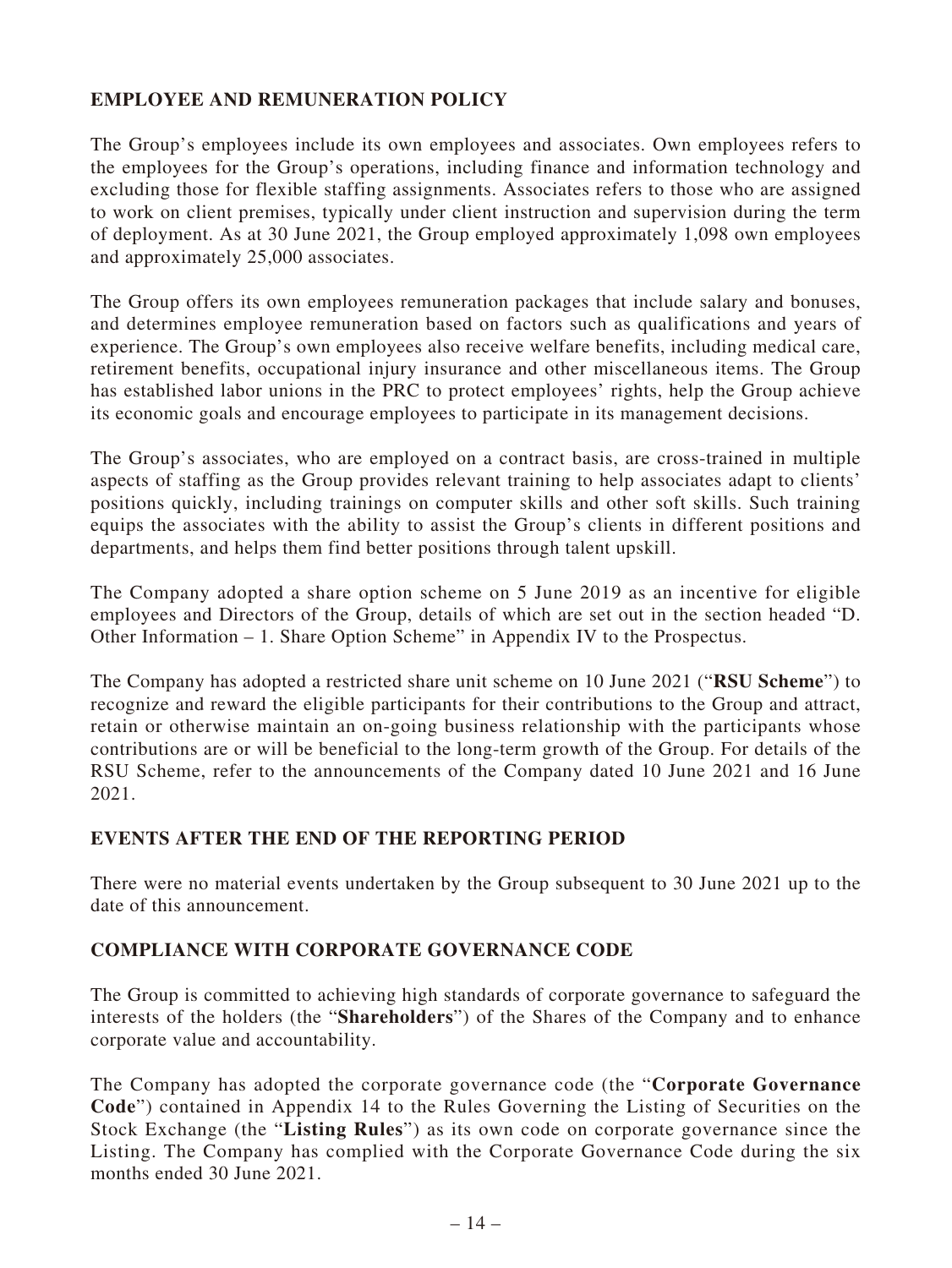## **PURCHASE, SALE OR REDEMPTION OF LISTED SECURITIES OF THE COMPANY**

During the six months ended 30 June 2021, neither the Company nor any of its subsidiaries had purchased, sold or redeemed any of the listed securities of the Company.

## **AUDIT COMMITTEE**

The Company has established the Audit Committee on 5 June 2019 with written terms of reference in compliance with Rules 3.21 and 3.22 of the Listing Rules and code provision C.3 of the Corporate Governance Code. The primary duties of the Audit Committee are to review, supervise and approve the financial reporting process and internal control system and to provide advice and comments to the Board.

The Audit Committee consists of five members, including two non-executive Directors, namely Mr. John Thomas MCGINNIS and Mr. ZHAI Feng and three independent nonexecutive Directors, namely Mr. Thomas YEOH Eng Leong, Ms. WONG Man Lai Stevie and Mr. Victor HUANG. The chairman of the Audit Committee is Mr. Victor HUANG, who possesses appropriate professional qualifications. The Audit Committee had reviewed the interim results for the six months ended 30 June 2021. The condensed consolidated financial statements for the six months ended 30 June 2021 has not been audited but has been reviewed by Deloitte Touche Tohmatsu, the auditor of the Company, in accordance with Hong Kong Standard on Review Engagements 2410 "Review of Interim Financial Information Performed by the Independent Auditor of the Entity" issued by the Hong Kong Institute of Certified Public Accountants.

## **INTERIM DIVIDEND**

The Board does not recommend the payment of interim dividend for the six months ended 30 June 2021 (for the six months ended 30 June 2020: Nil).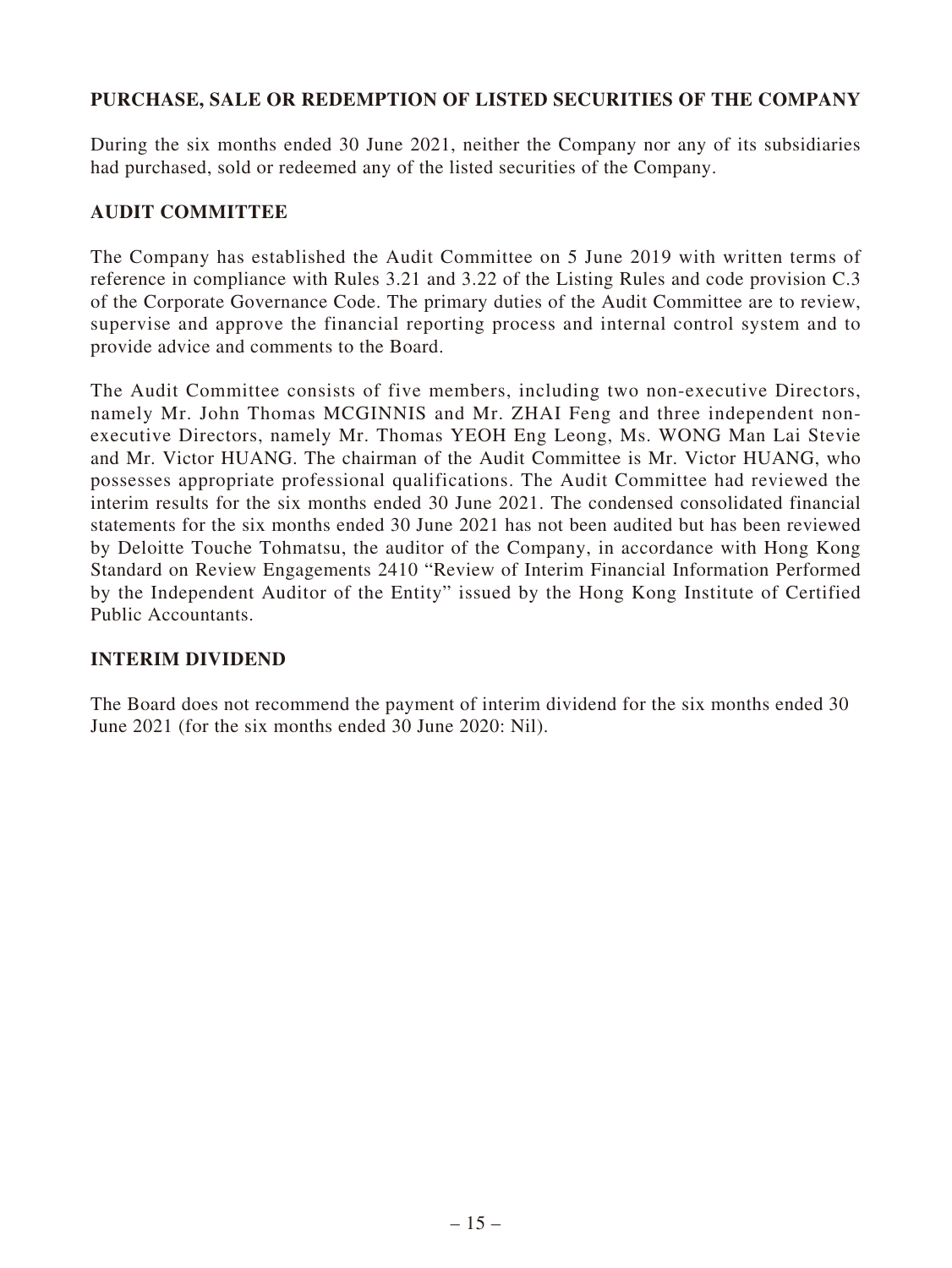## **CONDENSED CONSOLIDATED STATEMENT OF PROFIT OR LOSS AND OTHER COMPREHENSIVE INCOME**

*For the six months ended 30 June 2021*

|                                                                  |                | Six months ended 30 June |                |  |
|------------------------------------------------------------------|----------------|--------------------------|----------------|--|
|                                                                  |                | 2021                     | 2020           |  |
|                                                                  | <b>NOTES</b>   | <b>RMB'000</b>           | <b>RMB'000</b> |  |
|                                                                  |                | (unaudited)              | (unaudited)    |  |
| Revenue                                                          | $\mathfrak{Z}$ | 1,870,961                | 1,603,205      |  |
| Cost of services                                                 |                | (1,583,024)              | (1,358,105)    |  |
| Gross profit                                                     |                | 287,937                  | 245,100        |  |
| Selling expenses                                                 |                | (167, 023)               | (153,901)      |  |
| Administrative expenses                                          |                | (35, 400)                | (21, 953)      |  |
| Other income                                                     |                | 3,813                    | 7,138          |  |
| Impairment losses under expected credit loss                     |                |                          |                |  |
| ("ECL") model, net of reversal                                   |                | (2,200)                  | 105            |  |
| Other gains and losses                                           |                | 1,014                    | 1,754          |  |
| Finance costs                                                    |                | (1, 497)                 | (2,083)        |  |
| Share of profit of associates                                    |                | 647                      | 1,143          |  |
| Profit before tax                                                |                | 87,291                   | 77,303         |  |
| Income tax expense                                               | $\overline{4}$ | (16,789)                 | (16, 591)      |  |
| Profit for the period                                            | 5              | 70,502                   | 60,712         |  |
| Other comprehensive income (expense)                             |                |                          |                |  |
| Item that will not be reclassified to profit or loss:            |                |                          |                |  |
| Actuarial gains from remeasurement of defined                    |                |                          |                |  |
| benefit obligations, net of tax                                  |                | 74                       | 127            |  |
| Item that may be reclassified subsequently to<br>profit or loss: |                |                          |                |  |
| Exchange differences arising on translation of                   |                |                          |                |  |
| foreign operations                                               |                | (8,046)                  | 19,016         |  |
| Other comprehensive (expense) income                             |                |                          |                |  |
| for the period, net of tax                                       |                | (7, 972)                 | 19,143         |  |
| Total comprehensive income for the period                        |                | 62,530                   | 79,855         |  |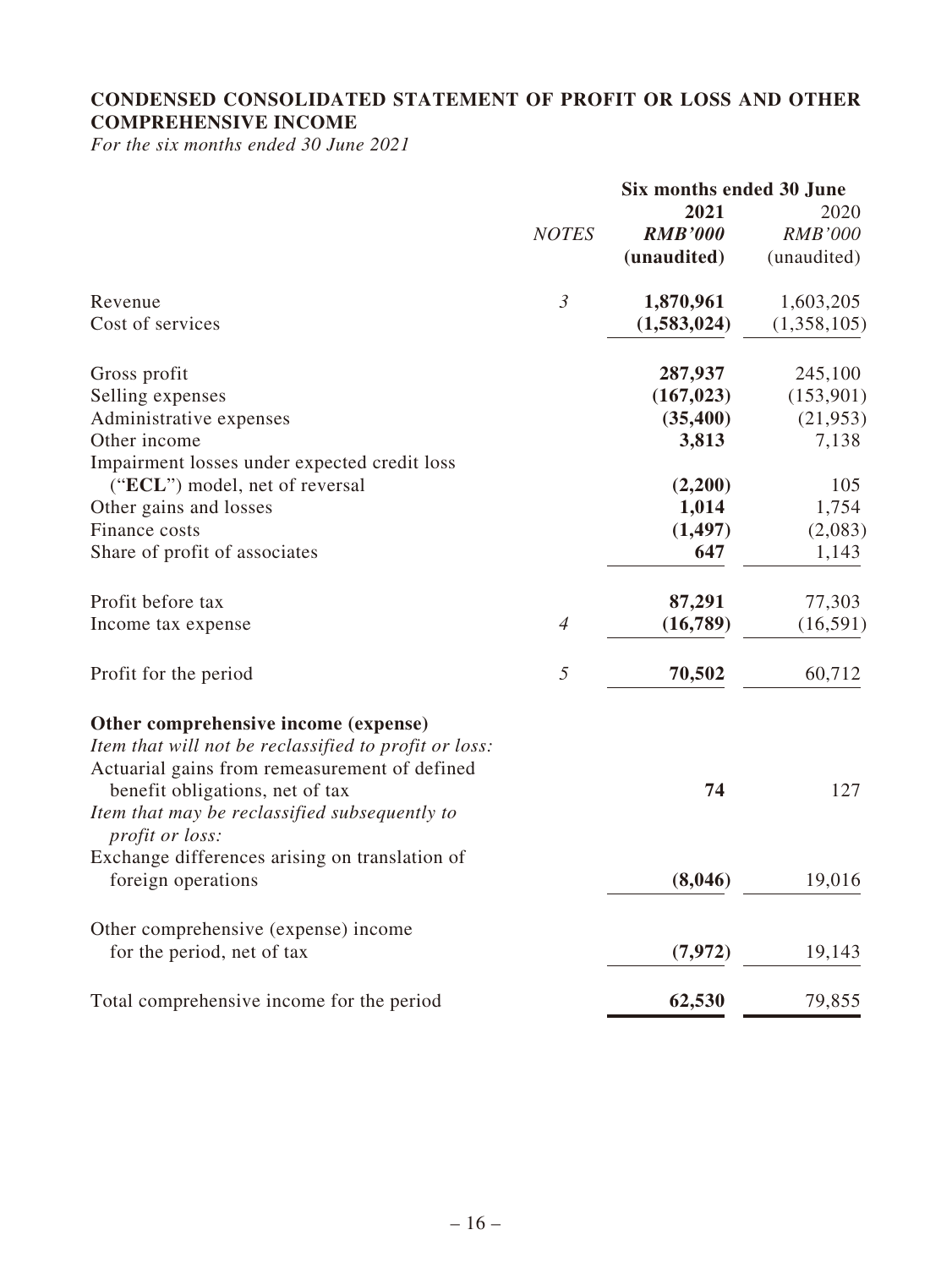|                                                               |                | Six months ended 30 June |                |
|---------------------------------------------------------------|----------------|--------------------------|----------------|
|                                                               |                | 2021                     | 2020           |
|                                                               | <b>NOTE</b>    | <b>RMB'000</b>           | <b>RMB'000</b> |
|                                                               |                | (unaudited)              | (unaudited)    |
| Profit for the period attributable to:                        |                |                          |                |
| Owners of the Company                                         |                | 64,296                   | 56,057         |
| Non-controlling interests                                     |                | 6,206                    | 4,655          |
|                                                               |                | 70,502                   | 60,712         |
| Total comprehensive income for the period<br>attributable to: |                |                          |                |
| Owners of the Company                                         |                | 56,650                   | 71,480         |
| Non-controlling interests                                     |                | 5,880                    | 8,375          |
|                                                               |                | 62,530                   | 79,855         |
| Earnings per share                                            | $\overline{7}$ |                          |                |
| Basic (RMB)                                                   |                | 0.31                     | 0.27           |
| Diluted (RMB)                                                 |                | 0.31                     | 0.27           |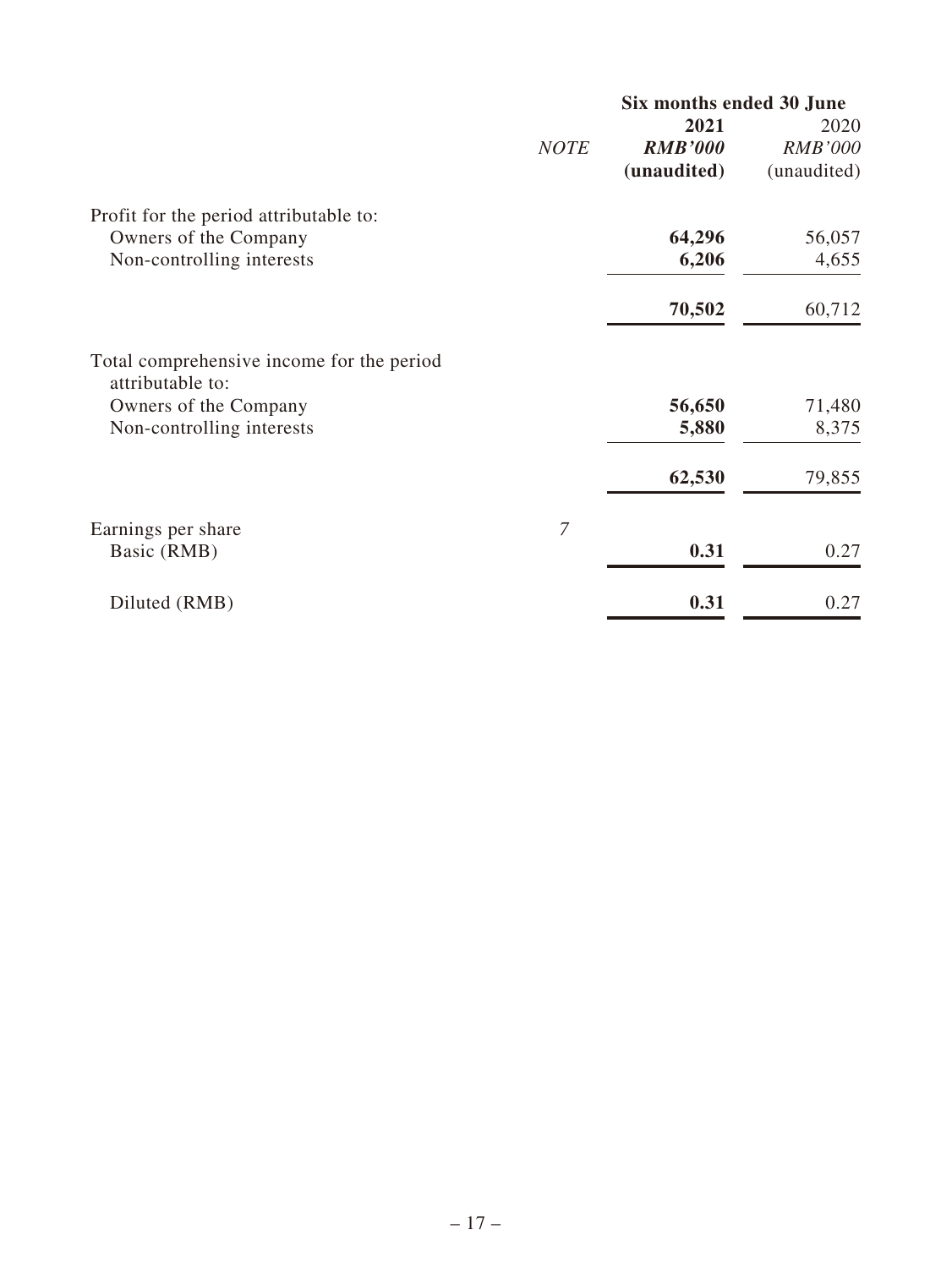# **CONDENSED CONSOLIDATED STATEMENT OF FINANCIAL POSITION**

*At 30 June 2021*

|                                                       |                       | At                | At             |
|-------------------------------------------------------|-----------------------|-------------------|----------------|
|                                                       |                       | 30 June           | 31 December    |
|                                                       |                       | 2021              | 2020           |
|                                                       | <b>NOTES</b>          | <b>RMB'000</b>    | <b>RMB'000</b> |
|                                                       |                       | (unaudited)       | (audited)      |
|                                                       |                       |                   |                |
| <b>NON-CURRENT ASSETS</b>                             |                       |                   |                |
| Property and equipment                                |                       | 14,076            | 15,025         |
| Right-of-use assets                                   |                       | 52,848            | 63,340         |
| Goodwill                                              |                       | 52,224            | 52,945         |
| Other intangible assets                               |                       | 62,429            | 58,403         |
| Interests in associates                               |                       | 32,454            | 31,807         |
| Equity instruments at fair value through other        |                       |                   |                |
| comprehensive income                                  |                       | 9,705             | 9,705          |
| Deferred tax assets                                   |                       | 4,386             | 3,752          |
| Other receivables                                     |                       | 11,475            | 11,207         |
| Deposits                                              |                       | 19,268            | 18,983         |
| Restricted bank deposits                              |                       | 9,042             | 9,143          |
| Retirement benefit assets                             |                       | 530               | 438            |
|                                                       |                       |                   |                |
|                                                       |                       | 268,437           | 274,748        |
| <b>CURRENT ASSETS</b>                                 |                       |                   |                |
| Trade and other receivables, deposits and             |                       |                   |                |
|                                                       | $\boldsymbol{\delta}$ | 602,933           | 525,895        |
| prepayments<br>Amounts due from fellow subsidiaries   | 9                     | 447               | 189            |
| Financial assets at fair value through profit or loss |                       | 60,402            | 90,459         |
|                                                       |                       |                   |                |
| Time deposits with original maturity over three       |                       |                   |                |
| months                                                |                       | 58,531            | 291,303        |
| Bank balances and cash                                |                       | 897,467           | 677,908        |
|                                                       |                       | 1,619,780         | 1,585,754      |
| <b>CURRENT LIABILITIES</b>                            |                       |                   |                |
|                                                       | 10                    |                   |                |
| Trade and other payables                              |                       | 508,810<br>24,656 | 468,895        |
| <b>Contract liabilities</b><br>Lease liabilities      |                       |                   | 28,959         |
|                                                       |                       | 29,320            | 28,663         |
| Amount due to ultimate holding company                | 9                     | 9,634             | 9,135          |
| Amounts due to fellow subsidiaries                    | 9                     | 954               | 844            |
| Tax payables                                          |                       | 11,815            | 14,843         |
|                                                       |                       | 585,189           | 551,339        |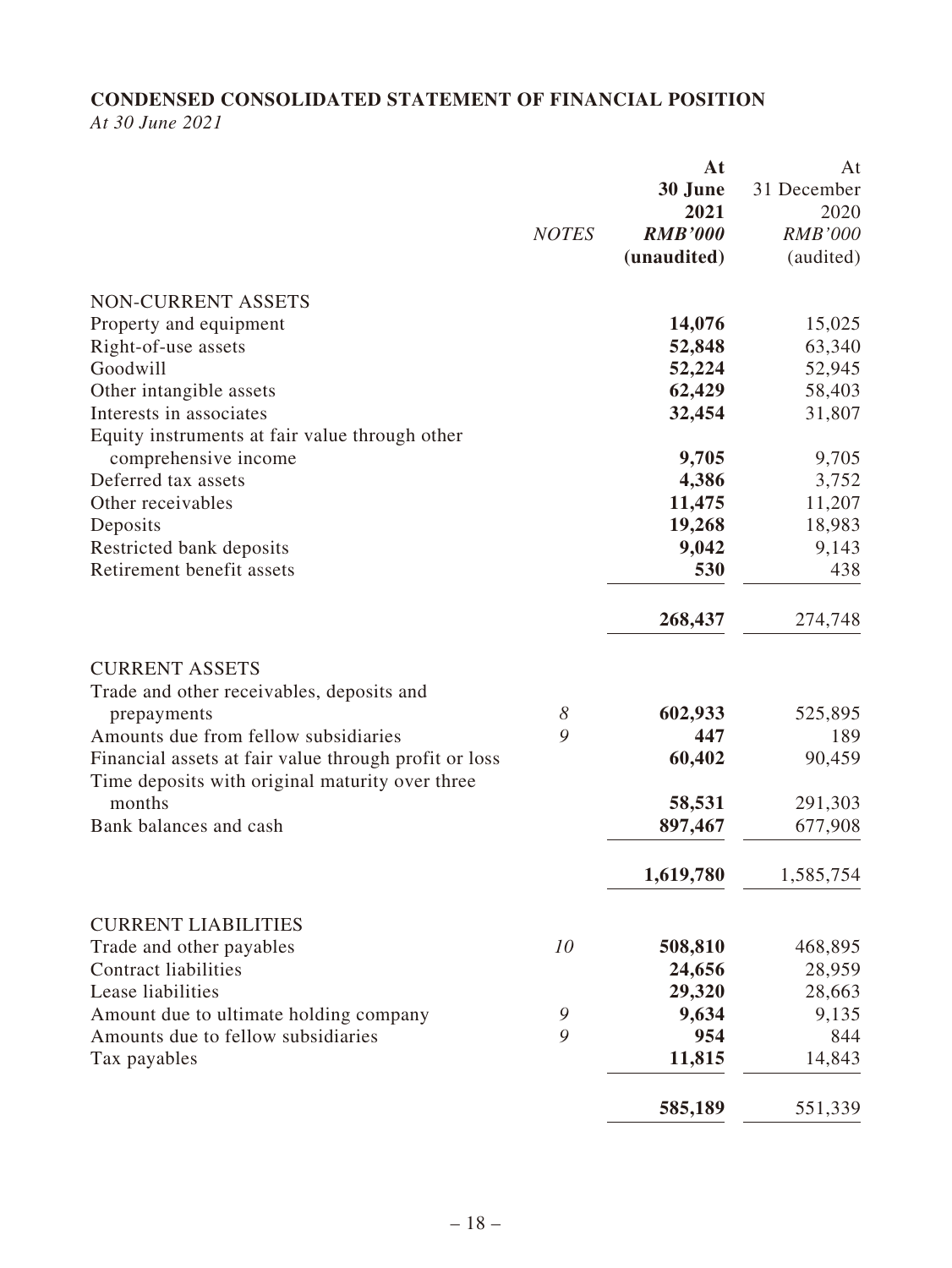|                                              | At             | At             |
|----------------------------------------------|----------------|----------------|
|                                              | 30 June        | 31 December    |
|                                              | 2021           | 2020           |
|                                              | <b>RMB'000</b> | <b>RMB'000</b> |
|                                              | (unaudited)    | (audited)      |
| <b>NET CURRENT ASSETS</b>                    | 1,034,591      | 1,034,415      |
| TOTAL ASSETS LESS CURRENT LIABILITIES        | 1,303,028      | 1,309,163      |
| <b>NON-CURRENT LIABILITIES</b>               |                |                |
| Deferred tax liabilities                     | 13,112         | 16,479         |
| Lease liabilities                            | 24,713         | 36,279         |
|                                              | 37,825         | 52,758         |
| <b>NET ASSETS</b>                            | 1,265,203      | 1,256,405      |
| <b>CAPITAL AND RESERVES</b>                  |                |                |
| Share capital                                | 1,830          | 1,830          |
| Reserves                                     | 1,192,280      | 1,189,362      |
| Equity attributable to owners of the Company | 1,194,110      | 1,191,192      |
| Non-controlling interests                    | 71,093         | 65,213         |
| <b>TOTAL EQUITY</b>                          | 1,265,203      | 1,256,405      |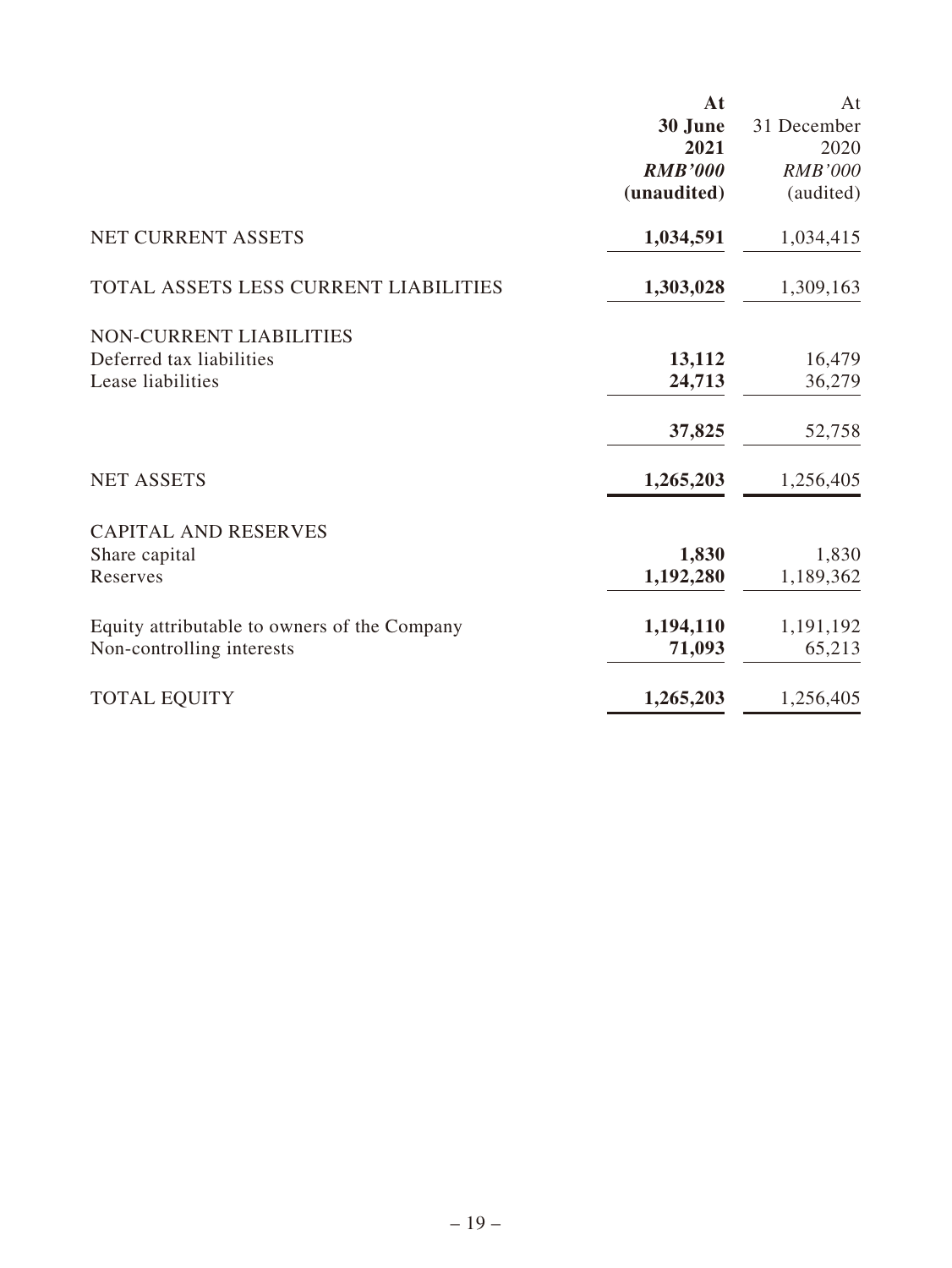## **CONDENSED CONSOLIDATED STATEMENT OF CASH FLOWS**

*For the six months ended 30 June 2021*

|                                              | Six months ended 30 June |                |
|----------------------------------------------|--------------------------|----------------|
|                                              | 2021                     | 2020           |
|                                              | <b>RMB'000</b>           | <b>RMB'000</b> |
|                                              | (unaudited)              | (unaudited)    |
| NET CASH (USED IN) FROM OPERATING ACTIVITIES | (17, 117)                | 88,864         |
| <b>INVESTING ACTIVITIES</b>                  |                          |                |
| Interest received                            | 3,127                    | 5,695          |
| Dividend received                            | 585                      | 682            |
| Purchases of property and equipment          | (1,721)                  | (1,321)        |
| Placement of structured deposits             | (150, 402)               | (186,000)      |
| Settlement of structured deposits            | 181,911                  | 169,401        |
| Placement of time deposits                   | (78, 654)                | (269, 225)     |
| Withdrawal of time deposits                  | 307,584                  |                |
| Placement of restricted bank deposits        |                          | (29,600)       |
| Withdrawal of restricted bank deposits       |                          | 16,000         |
| Repayment from fellow subsidiaries           |                          | 434            |
| Addition of investments in associates        |                          | (9,800)        |
| Return of capital from an associate          |                          | 1,599          |
| Settlement of consideration receivables from |                          |                |
| disposal of subsidiaries                     | 1,298                    | 1,650          |
| Development costs paid                       | (5,697)                  | (10,624)       |
| NET CASH FROM (USED IN) INVESTING ACTIVITIES | 258,031                  | (311, 109)     |
| <b>FINANCING ACTIVITIES</b>                  |                          |                |
| Interest paid                                | (1, 497)                 | (2,083)        |
| Advance from fellow subsidiaries             |                          | 52             |
| Repayment to fellow subsidiaries             |                          | (263)          |
| Repayment of lease liabilities               | (15, 403)                | (16, 494)      |
| CASH USED IN FINANCING ACTIVITIES            | (16,900)                 | (18, 788)      |
| NET INCREASE (DECREASE) IN CASH AND          |                          |                |
| <b>CASH EQUIVALENTS</b>                      | 224,014                  | (241, 033)     |
| CASH AND CASH EQUIVALENTS AT 1 JANUARY       | 677,908                  | 806,967        |
| Effect of foreign exchange rate changes      | (4, 455)                 | 12,717         |
| CASH AND CASH EQUIVALENTS AT 30 JUNE,        |                          |                |
| represented by bank balances and cash        | 897,467                  | 578,651        |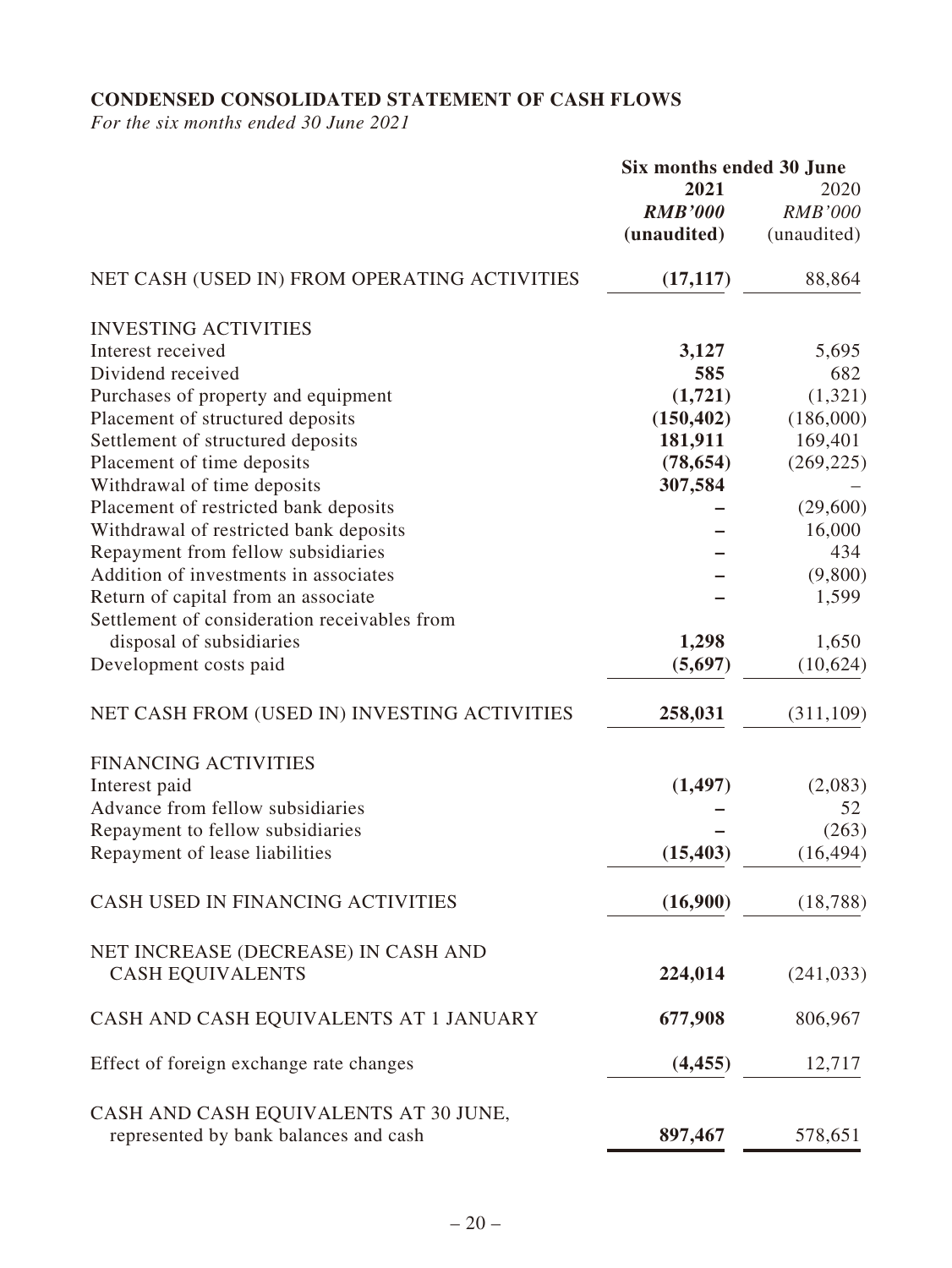## **NOTES TO THE CONDENSED CONSOLIDATED FINANCIAL STATEMENTS**

*For the six months ended 30 June 2021*

#### **1. GENERAL AND BASIS OF PREPARATION**

ManpowerGroup Greater China Limited (the "**Company**") was incorporated in the Cayman Islands as an exempted company with limited liability on 26 September 2014. The Company's shares were listed on the Main Board of The Stock Exchange of Hong Kong Limited (the "**Stock Exchange**") on 10 July 2019. The addresses of the Company's registered office and principal place of business in the PRC are PO Box 309, Ugland House, Grand Cayman, KY1-1104, Cayman Islands and 36/F, Xin Mei Union Square, No. 999, Pudong Road (S), Pudong District, Shanghai, PRC, respectively.

The Company is an investment holding company. The Company's subsidiaries are principally engaged in the provision of a comprehensive range of workforce solutions and services in the PRC, Hong Kong Special Administrative Region of the PRC ("**Hong Kong**"), Macau Special Administrative Region of the PRC ("**Macau**") and Taiwan (collectively referred as "**Greater China Region**").

The condensed consolidated financial statements of the Company and its subsidiaries (collectively referred to as the "**Group**") are presented in Renminbi ("**RMB**"), which is the same as the functional currency of the Company.

The condensed consolidated financial statements have been prepared in accordance with International Accounting Standard ("**IAS**") 34 Interim Financial Reporting issued by the International Accounting Standards Board ("**IASB**") as well as with the applicable disclosure requirements of Appendix 16 to the Rules Governing the Listing of Securities on the Stock Exchange (the "**Listing Rules**").

### **2. PRINCIPAL ACCOUNTING POLICIES**

The condensed consolidated financial statements have been prepared on the historical cost basis, except for certain financial instruments, which are measured at fair values, as appropriate.

Other than additional accounting policies resulting from application of amendments to International Financial Reporting Standards ("**IFRSs**"), the accounting policies and methods of computation used in the condensed consolidated financial statements for the six months ended 30 June 2021 are the same as those presented in the Group's annual financial statements for the year ended 31 December 2020.

In the current interim period, the Group has applied the following amendments to IFRSs issued by the IASB, for the first time, which are mandatorily effective for the annual period beginning on or after 1 January 2021 for the preparation of the Group's condensed consolidated financial statements:

Amendments to IFRS 9, IAS 39, IFRS 7, IFRS 4 and IFRS 16

Interest Rate Benchmark Reform – Phase 2

In addition, the Group has early applied the Amendment to IFRS 16 COVID-19-Related Rent Concessions beyond 30 June 2021.

Except as described below, the application of the amendments to IFRSs in the current interim period has had no material impact on the Group's financial positions and performance for the current and prior periods and/or on the disclosures set out in the condensed consolidated financial statements.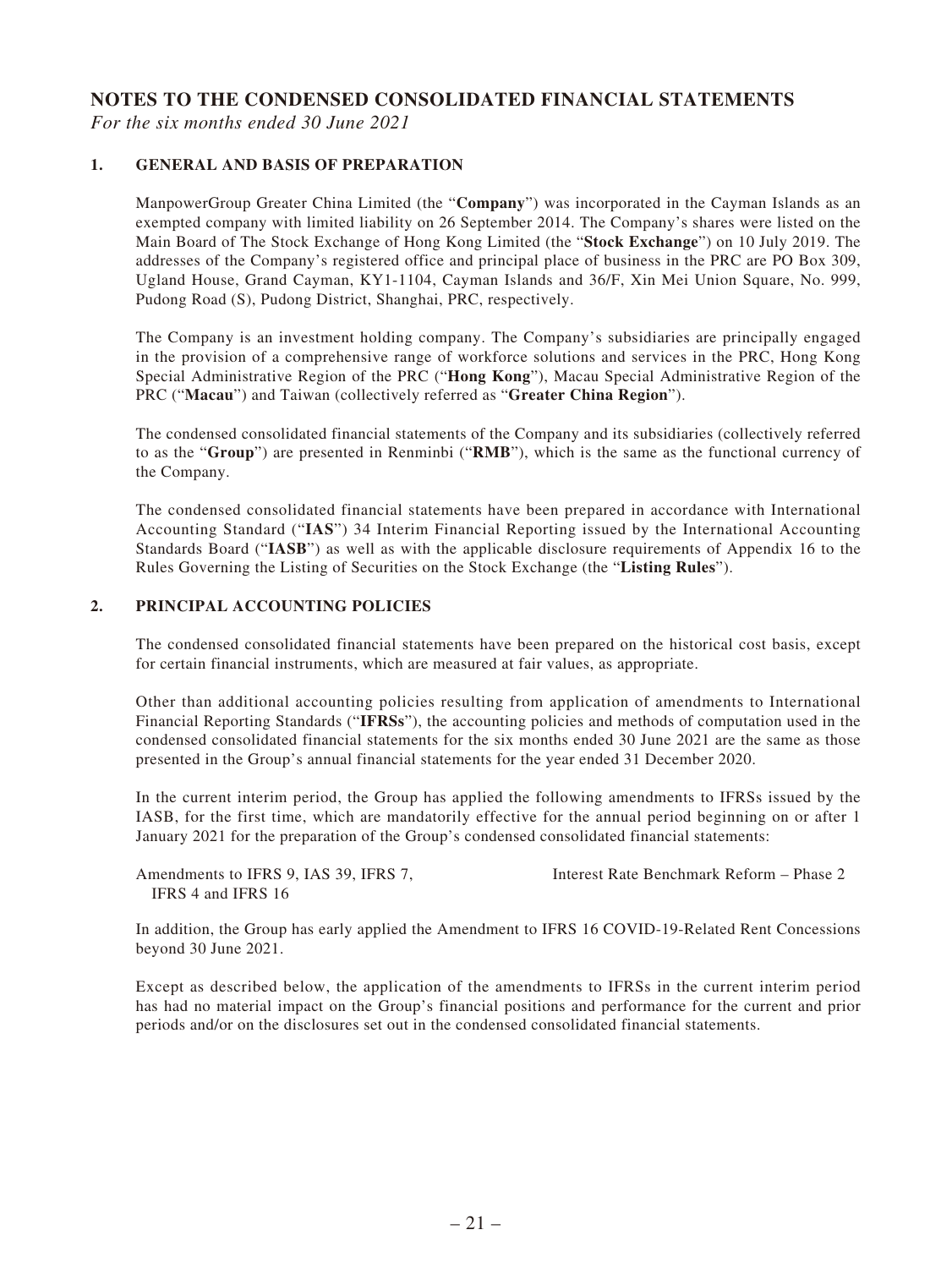#### **2. PRINCIPAL ACCOUNTING POLICIES** *(Continued)*

#### **2.1 Impacts on early application of Amendment to IFRS 16 COVID-19 – Related Rent Concessions beyond 30 June 2021**

The Group has early applied the amendment in the current interim period. The application of this amendment has had no material impact to the Group's financial positions and performance for the current and prior periods.

#### **3. REVENUE AND SEGMENT INFORMATION**

#### **Segment information**

Information reported to the Chief Executive Officer, being the chief operating decision maker ("**CODM**"), for the purposes of resource allocation and assessment of segment performance focuses on types of services provided.

Specifically, the Group's reportable segments under IFRS 8 are as follows:

- 1. Workforce Solutions the Group provides the following services to its customers:
	- Flexible staffing service for which the Group helps to provide contingent workers for customers who wish to manage their own headcount or only require workers for limited time or a specific project. The Group provides contingent workers contracted with the Group that the Group finds suitable for the job descriptions and assign them to the customers.
	- Recruitment solutions services include recruitment process outsourcing management services and recruitment services. The Group assists customers' hiring process, which include candidate assessments, screening, conducting candidate interviews and recommending suitable candidates for job vacancies, providing sourcing technology, and providing the Group's marketing and recruiting expertise.
- 2. Other Human Resource ("**HR**") Services the Group provides HR services to customers who need assistance in outplacement, leadership development, career management, talent assessment, and training and development services.

No operating segments have been aggregated in arriving at the reportable segments of the Group.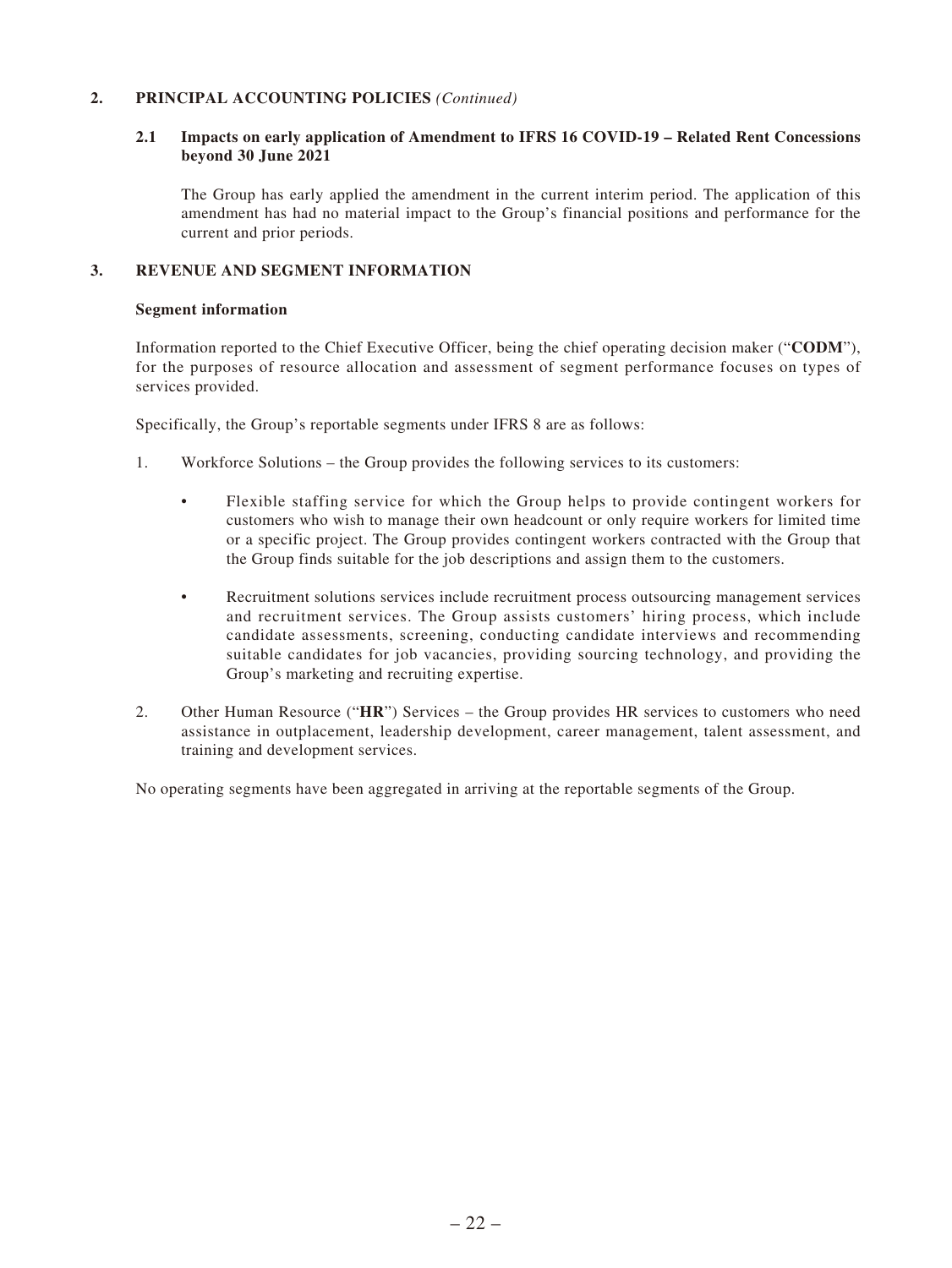### **3. REVENUE AND SEGMENT INFORMATION** *(Continued)*

## **Segment revenue and results**

The following is an analysis of the Group's revenue and results by operating and reportable segment:

## **Six months ended 30 June 2021**

|                                                                                                                                                                                                                                    | Workforce<br><b>Solutions</b><br><b>RMB'000</b><br>(unaudited) | <b>Other HR</b><br><b>Services</b><br><b>RMB'000</b><br>(unaudited) | <b>Total</b><br><b>RMB'000</b><br>(unaudited)                                     |
|------------------------------------------------------------------------------------------------------------------------------------------------------------------------------------------------------------------------------------|----------------------------------------------------------------|---------------------------------------------------------------------|-----------------------------------------------------------------------------------|
| Segment revenue                                                                                                                                                                                                                    | 1,855,092                                                      | 15,869                                                              | 1,870,961                                                                         |
| Segment profit                                                                                                                                                                                                                     | 276,820                                                        | 11,117                                                              | 287,937                                                                           |
| Unallocated:<br>Selling expenses<br>Administrative expenses<br>Other income<br>Impairment losses under ECL model, net of reversal<br>Other gains and losses<br>Finance costs<br>Share of profit of associates<br>Profit before tax |                                                                |                                                                     | (167, 023)<br>(35, 400)<br>3,813<br>(2,200)<br>1,014<br>(1, 497)<br>647<br>87,291 |
| Six months ended 30 June 2020                                                                                                                                                                                                      |                                                                |                                                                     |                                                                                   |
|                                                                                                                                                                                                                                    | Workforce<br>Solutions<br><i>RMB'000</i><br>(unaudited)        | Other HR<br>Services<br><i>RMB'000</i><br>(unaudited)               | Total<br>RMB'000<br>(unaudited)                                                   |
| Segment revenue                                                                                                                                                                                                                    | 1,594,159                                                      | 9,046                                                               | 1,603,205                                                                         |
| Segment profit                                                                                                                                                                                                                     | 238,602                                                        | 6,498                                                               | 245,100                                                                           |
| Unallocated:<br>Selling expenses<br>Administrative expenses<br>Other income<br>Impairment losses under ECL model, net of reversal<br>Other gains and losses<br>Finance costs<br>Share of profit of associates                      |                                                                |                                                                     | (153,901)<br>(21, 953)<br>7,138<br>105<br>1,754<br>(2,083)<br>1,143               |

Profit before tax 77,303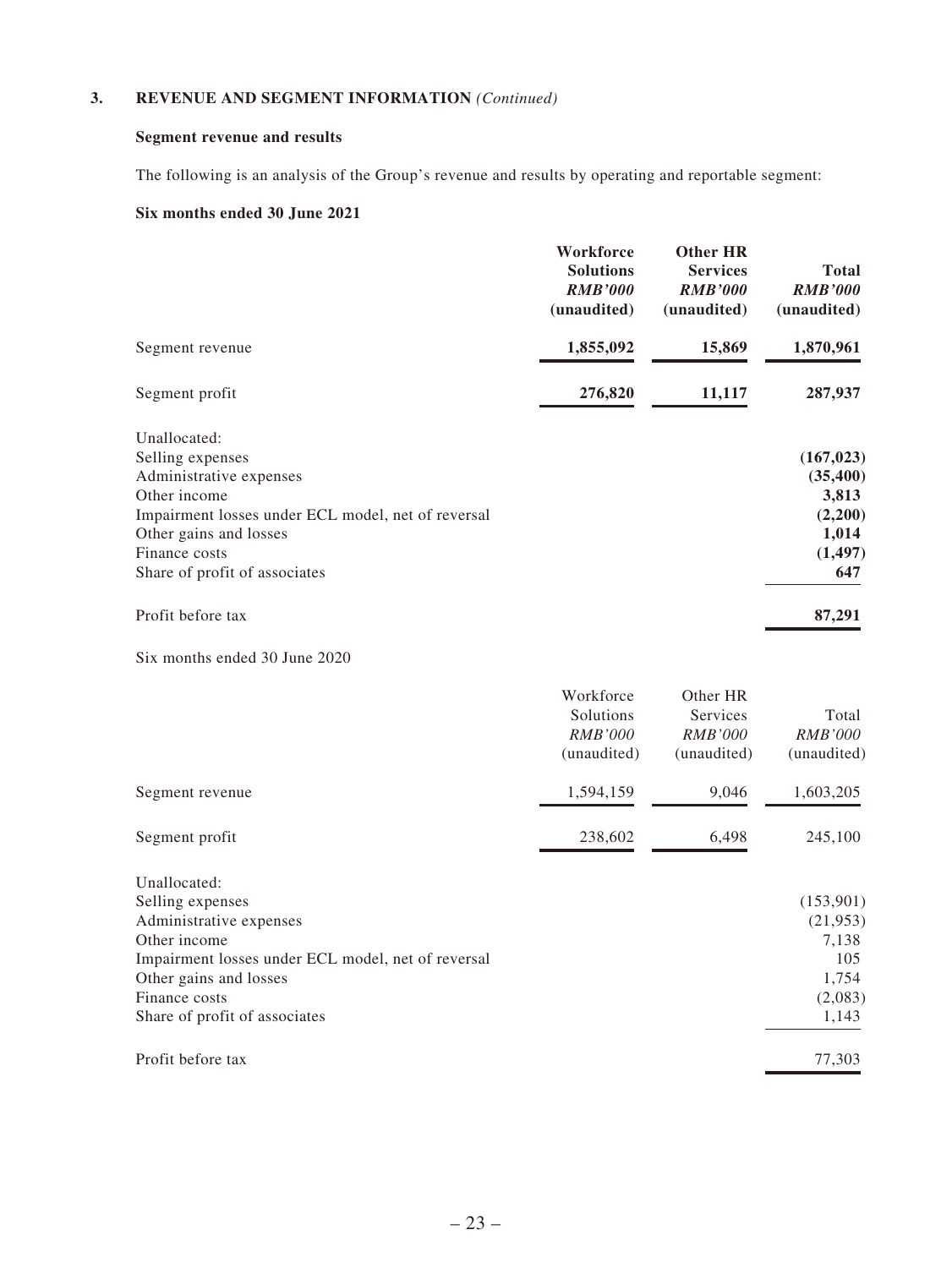#### **3. REVENUE AND SEGMENT INFORMATION** *(Continued)*

#### **Geographical information**

Information about the Group's revenue from continuing operations from external customers is presented based on the location of the operations of customers.

|                     | Six months ended 30 June |                |
|---------------------|--------------------------|----------------|
|                     | 2021                     | 2020           |
|                     | <b>RMB'000</b>           | <b>RMB'000</b> |
|                     | (unaudited)              | (unaudited)    |
| <b>PRC</b>          | 1,153,556                | 862,895        |
| Hong Kong and Macau | 284,186                  | 334,337        |
| Taiwan              | 433,219                  | 405,973        |
|                     | 1,870,961                | 1,603,205      |

The accounting policies of the operating segments are the same as the Group's accounting policies. Segment profit represents the gross profit earned by each segment without allocation of selling expenses, administrative expenses, other income, impairment losses under ECL model, net of reversal, other gains and losses, finance costs and share of profit of associates. This is the measure reported to the CODM for the purposes of resource allocation and performance assessment.

There were no inter-segment sales for both periods.

#### **Segment assets and liabilities**

Information reported to the CODM for the purposes of resource allocation and performance assessment does not include any assets and liabilities. Accordingly, no segment assets and liabilities are presented.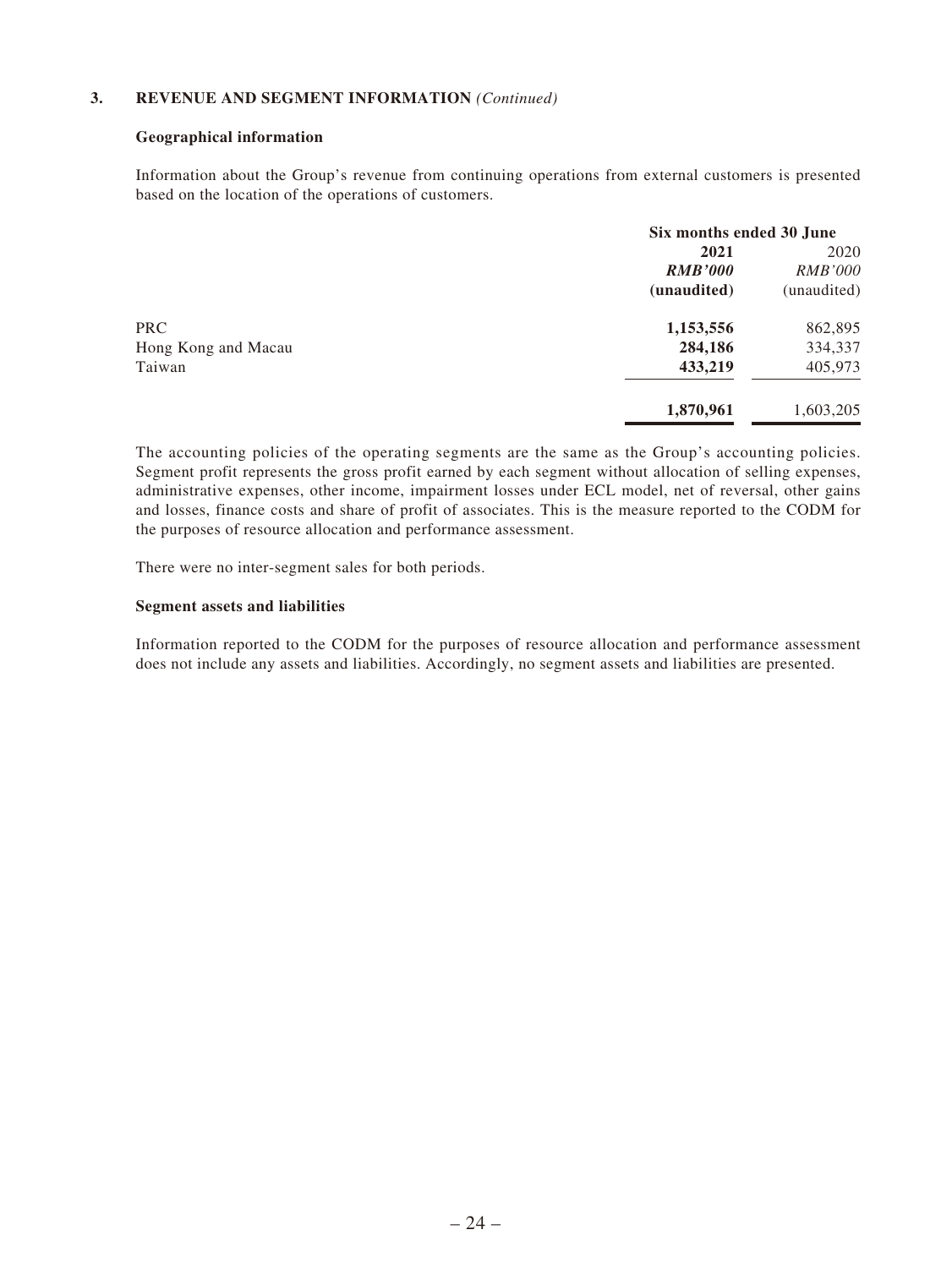## **3. REVENUE AND SEGMENT INFORMATION** *(Continued)*

## **Disaggregation of revenue**

## **Six months ended 30 June 2021**

|                                       | Workforce<br><b>Solutions</b><br><b>RMB'000</b><br>(unaudited) | <b>Other HR</b><br><b>Services</b><br><b>RMB'000</b><br>(unaudited) | <b>Total</b><br><b>RMB'000</b><br>(unaudited) |
|---------------------------------------|----------------------------------------------------------------|---------------------------------------------------------------------|-----------------------------------------------|
| Types of service                      |                                                                |                                                                     |                                               |
| Flexible staffing                     | 1,739,341                                                      |                                                                     | 1,739,341                                     |
| Recruitment solutions<br>Others       | 115,751                                                        | 15,869                                                              | 115,751<br>15,869                             |
|                                       | 1,855,092                                                      | 15,869                                                              | 1,870,961                                     |
| Timing of revenue recognition         |                                                                |                                                                     |                                               |
| A point in time                       | 109,472                                                        |                                                                     | 109,472                                       |
| Over time                             | 1,745,620                                                      | 15,869                                                              | 1,761,489                                     |
|                                       | 1,855,092                                                      | 15,869                                                              | 1,870,961                                     |
| Six months ended 30 June 2020         |                                                                |                                                                     |                                               |
|                                       | Workforce                                                      | Other HR                                                            |                                               |
|                                       | Solutions                                                      | Services                                                            | Total                                         |
|                                       | <b>RMB'000</b>                                                 | <b>RMB'000</b>                                                      | RMB'000                                       |
|                                       | (unaudited)                                                    | (unaudited)                                                         | (unaudited)                                   |
| Types of service<br>Flexible staffing | 1,506,983                                                      |                                                                     | 1,506,983                                     |
| Recruitment solutions                 | 87,176                                                         |                                                                     | 87,176                                        |
| Others                                |                                                                | 9,046                                                               | 9,046                                         |
|                                       | 1,594,159                                                      | 9,046                                                               | 1,603,205                                     |
| Timing of revenue recognition         |                                                                |                                                                     |                                               |
| A point in time                       | 83,366                                                         |                                                                     | 83,366                                        |
| Over time                             | 1,510,793                                                      | 9,046                                                               | 1,519,839                                     |
|                                       | 1,594,159                                                      | 9,046                                                               | 1,603,205                                     |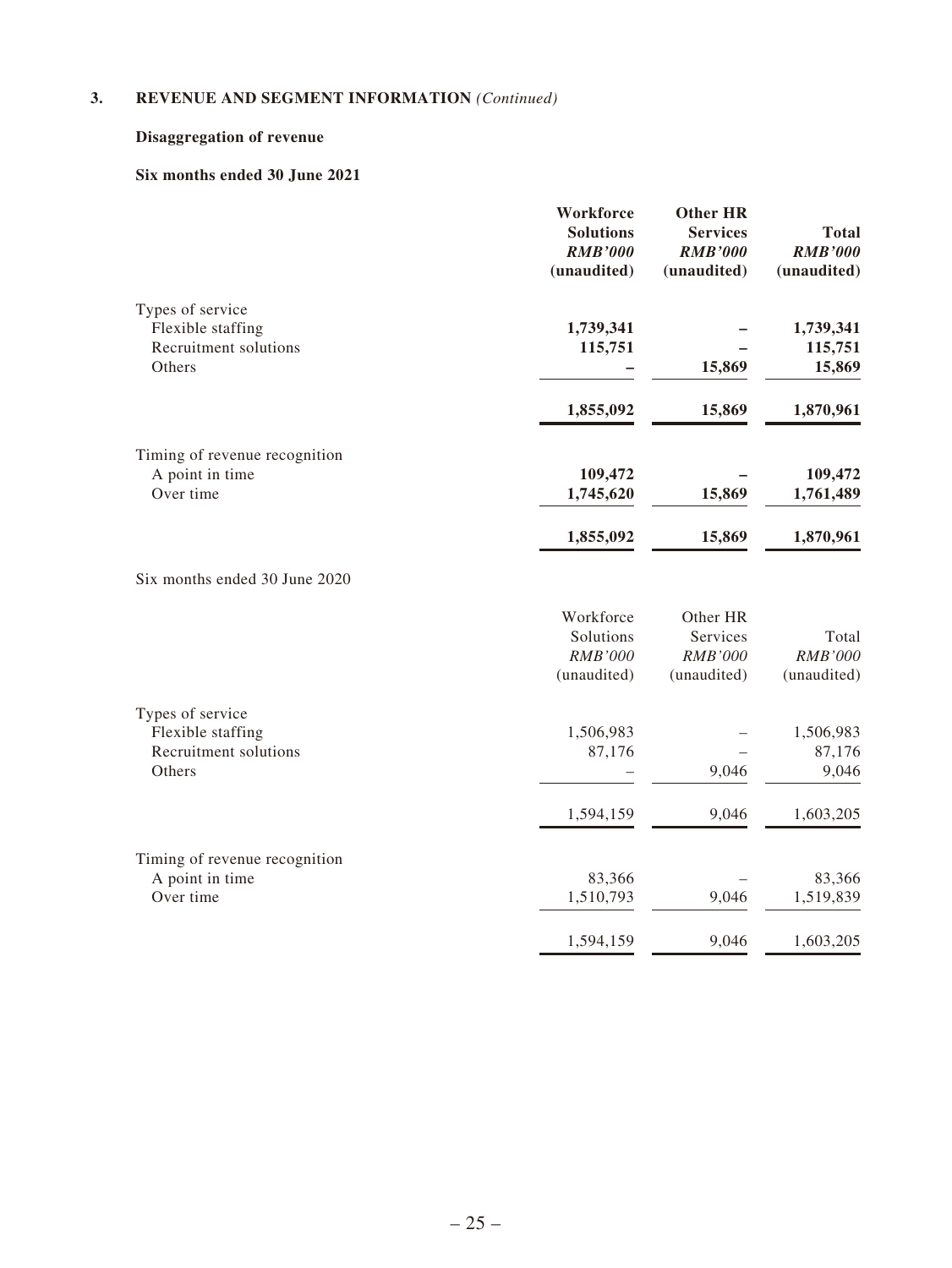### **4. INCOME TAX EXPENSE**

During the six months ended 30 June 2021, the Group had recognised current tax expense of approximately RMB15,900,000 (six months ended 30 June 2020: approximately RMB16,823,000) and deferred tax expense of approximately RMB889,000 (six months ended 30 June 2020: deferred tax credit of approximately RMB232,000).

### **5. PROFIT FOR THE PERIOD**

|                                                                       | Six months ended 30 June |                |
|-----------------------------------------------------------------------|--------------------------|----------------|
|                                                                       | 2021                     | 2020           |
|                                                                       | <b>RMB'000</b>           | <i>RMB'000</i> |
|                                                                       | (unaudited)              | (unaudited)    |
| Profit for the period has been arrived at after charging (crediting): |                          |                |
| Directors' emoluments                                                 |                          |                |
| Fees                                                                  | 300                      | 360            |
| Salaries, allowances and other benefits                               | 2,663                    | 1,609          |
| Retirement benefit scheme contributions                               | 73                       | 42             |
| Performance related bonus                                             | 1,569                    | 1,624          |
| Equity-settled share based expense                                    | 155                      | 153            |
|                                                                       | 4,760                    | 3,788          |
| Depreciation of property and equipment                                | 2,649                    | 2,399          |
| Depreciation of right-of-use assets                                   | 15,004                   | 16,513         |
| Expenses related to short-term leases                                 | 327                      | 53             |
| Amortisation of intangible assets                                     | 1,280                    | 1,392          |
| Research and development costs recognised as an expense               | 25                       | 331            |
| COVID-19 related rent concessions                                     |                          | (170)          |

During the six months ended 30 June 2020, the Group recognised government grants by deducting from the related expenses in respect of COVID-19-related subsidies which mainly relate to Employment Support Scheme provided by the Hong Kong government and reduction or waiver of social insurance contributions by the PRC government.

### **6. DIVIDENDS**

During the current interim period, a final dividend in respect of the year ended 31 December 2020 of HK\$0.32 per ordinary share, in an aggregate amount of approximately HK\$66.4 million (equivalent to approximately RMB56 million), has been proposed by the directors of the Company and approved by the shareholders of the Company. The dividend was paid in July 2021.

During the six months ended 30 June 2020, a final dividend in respect of the year ended 31 December 2019 of HK\$0.27 per ordinary share, in an aggregate amount of approximately HK\$56 million (equivalent to approximately RMB51.2 million) was declared and paid to the owners of the Company.

The directors of the Company have determined that no dividend will be paid in respect of the interim period.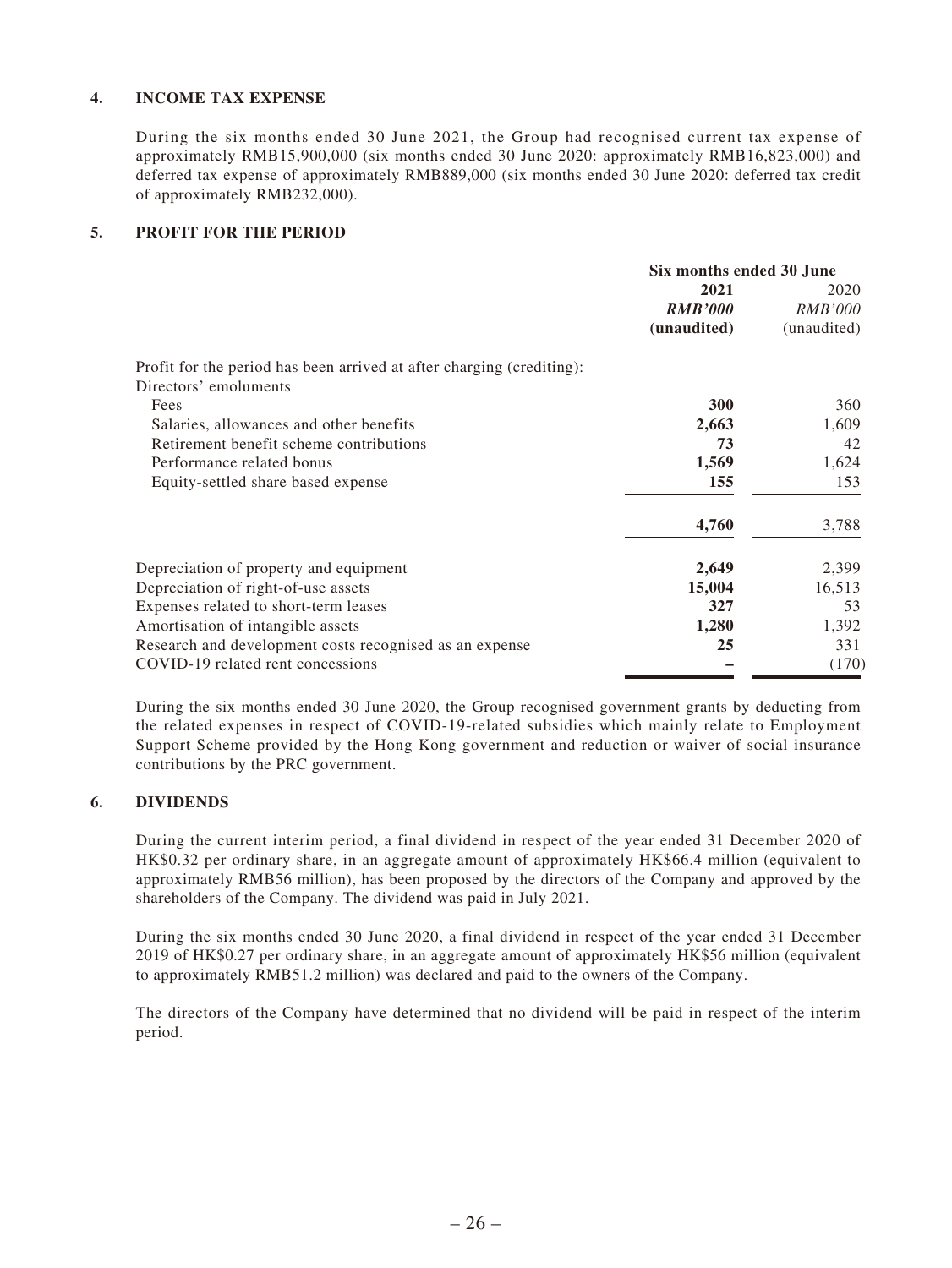### **7. EARNINGS PER SHARE**

The calculation of basic and diluted earnings per share attributable to owners of the Company is based on the following data:

Earnings figures are calculated as follows:

|                                                                                                                                 | Six months ended 30 June |                |
|---------------------------------------------------------------------------------------------------------------------------------|--------------------------|----------------|
|                                                                                                                                 | 2021                     | 2020           |
|                                                                                                                                 | <b>RMB'000</b>           | <i>RMB'000</i> |
|                                                                                                                                 | (unaudited)              | (unaudited)    |
| Earning for the purpose of calculating basic and diluted earnings<br>per share (profit for the period attributable to owners of |                          |                |
| the Company)                                                                                                                    | 64,296                   | 56,057         |
| <b>Number of shares</b>                                                                                                         |                          |                |
|                                                                                                                                 | Six months ended 30 June |                |
|                                                                                                                                 | 2021                     | 2020           |
|                                                                                                                                 | (unaudited)              | (unaudited)    |
| Number of ordinary shares for the purpose of basic                                                                              |                          |                |
| earnings per share                                                                                                              | 207,500,000              | 207,500,000    |
| Effect of dilutive potential ordinary shares:                                                                                   |                          |                |
| Share options issued by the Company                                                                                             | 138,005                  |                |
| Weighted average number of ordinary shares for                                                                                  |                          |                |
| the purpose of diluted earnings per share                                                                                       | 207,638,005              | 207,500,000    |

The computation of diluted earnings per share for the six months ended 30 June 2021 and 2020 did not assume the exercise of certain share options granted by the Company because the exercise prices of those options were higher than the average market prices for shares of the Company for the respective period.

#### **8. TRADE AND OTHER RECEIVABLES, DEPOSITS AND PREPAYMENTS**

The table below is an ageing analysis of trade receivables net of allowance for credit losses presented based on the invoice date as at the end of the reporting period.

|              | At             | At             |
|--------------|----------------|----------------|
|              | 30 June        | 31 December    |
|              | 2021           | 2020           |
|              | <b>RMB'000</b> | <b>RMB'000</b> |
|              | (unaudited)    | (audited)      |
| $0-30$ days  | 530,353        | 418,415        |
| $31-60$ days | 28,290         | 16,429         |
| $61-90$ days | 13,840         | 7,323          |
| Over 90 days | 13,952         | 14,915         |
|              | 586,435        | 457,082        |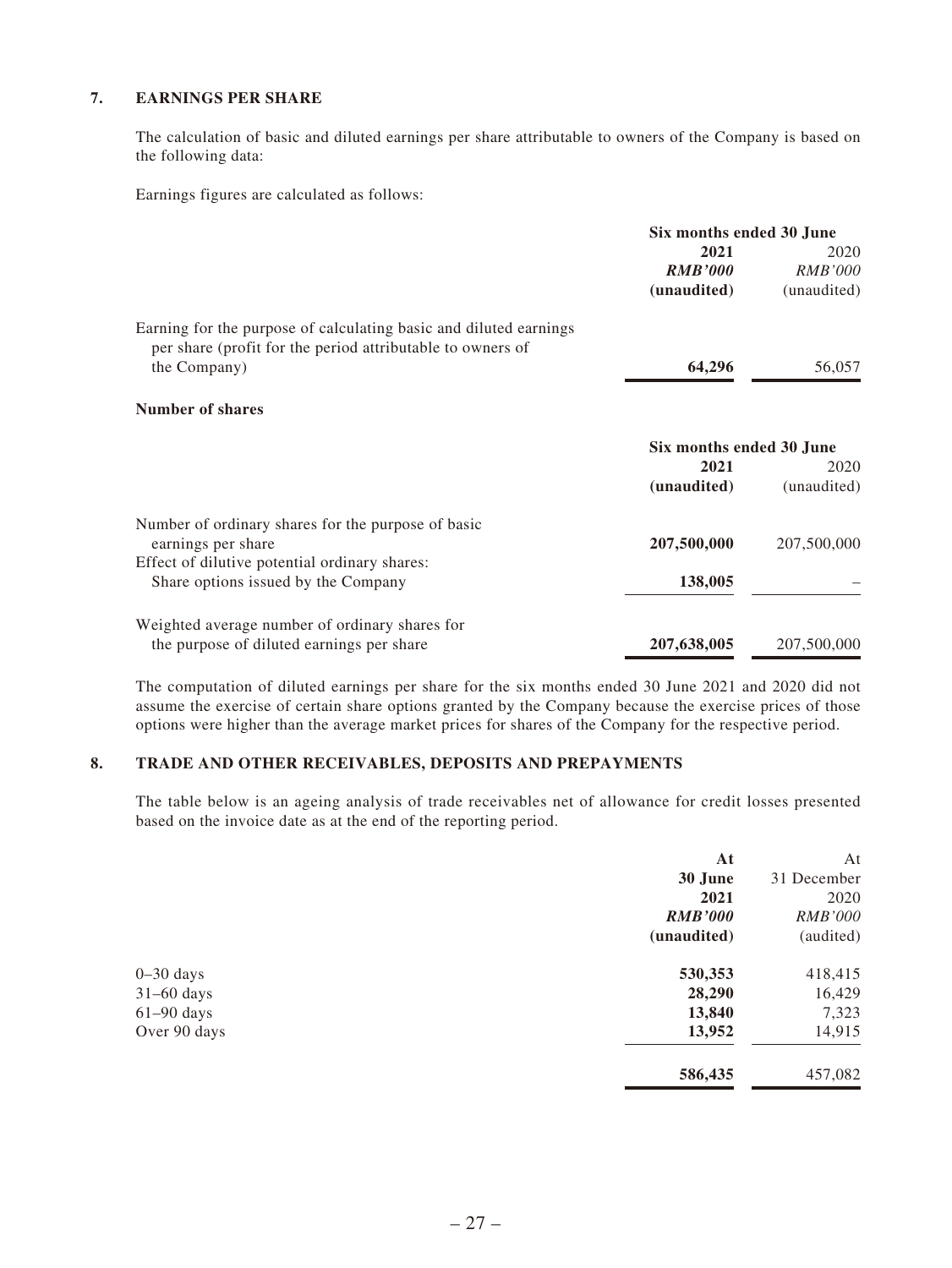### **9. AMOUNTS DUE FROM (TO) ULTIMATE HOLDING COMPANY/FELLOW SUBSIDIARIES**

The following is an ageing analysis of amounts due from fellow subsidiaries (trade related) at the end of the reporting period, presented based on the invoice date:

|               | <b>Amount due from</b><br>fellow subsidiaries |                |
|---------------|-----------------------------------------------|----------------|
|               | At                                            | At             |
|               | 30 June                                       | 31 December    |
|               | 2021                                          | 2020           |
|               | <b>RMB'000</b>                                | <b>RMB'000</b> |
|               | (unaudited)                                   | (audited)      |
| $0 - 30$ days | 303                                           | 124            |
| $31-60$ days  | 102                                           | 33             |
| $61-90$ days  | 3                                             | 20             |
| Over 90 days  | 39                                            | 12             |
|               | 447                                           | 189            |

The following is an ageing analysis of amounts due to ultimate holding company and fellow subsidiaries (trade related) at the end of the reporting period, presented based on the invoice date:

|               | Amount due to ultimate<br>holding company |                | <b>Amounts due to fellow</b><br>subsidiaries |                |
|---------------|-------------------------------------------|----------------|----------------------------------------------|----------------|
|               | At                                        | At             | At                                           | At             |
|               | 30 June                                   | 31 December    | 30 June                                      | 31 December    |
|               | 2021                                      | 2020           | 2021                                         | 2020           |
|               | <b>RMB'000</b>                            | <b>RMB'000</b> | <b>RMB'000</b>                               | <b>RMB'000</b> |
|               | (unaudited)                               | (audited)      | (unaudited)                                  | (audited)      |
| $0 - 30$ days | 920                                       | 726            | 157                                          | 43             |
| $31-60$ days  | 765                                       | 635            |                                              | 82             |
| $61-90$ days  | 573                                       | 258            |                                              | 34             |
| Over 90 days  | 44                                        | 100            | 797                                          | 685            |
|               | 2,302                                     | 1,719          | 954                                          | 844            |
|               |                                           |                |                                              |                |

### **10. TRADE AND OTHER PAYABLES**

The following is an ageing analysis of trade payables at the end of the reporting period, presented based on the invoice date:

|              | At             | At             |
|--------------|----------------|----------------|
|              | 30 June        | 31 December    |
|              | 2021           | 2020           |
|              | <b>RMB'000</b> | <b>RMB'000</b> |
|              | (unaudited)    | (audited)      |
| $0-30$ days  | 20,543         | 13,627         |
| $31-60$ days | 151            | 12             |
| $61-90$ days | 3              | 23             |
| Over 90 days | $\overline{2}$ | 140            |
|              | 20,699         | 13,802         |